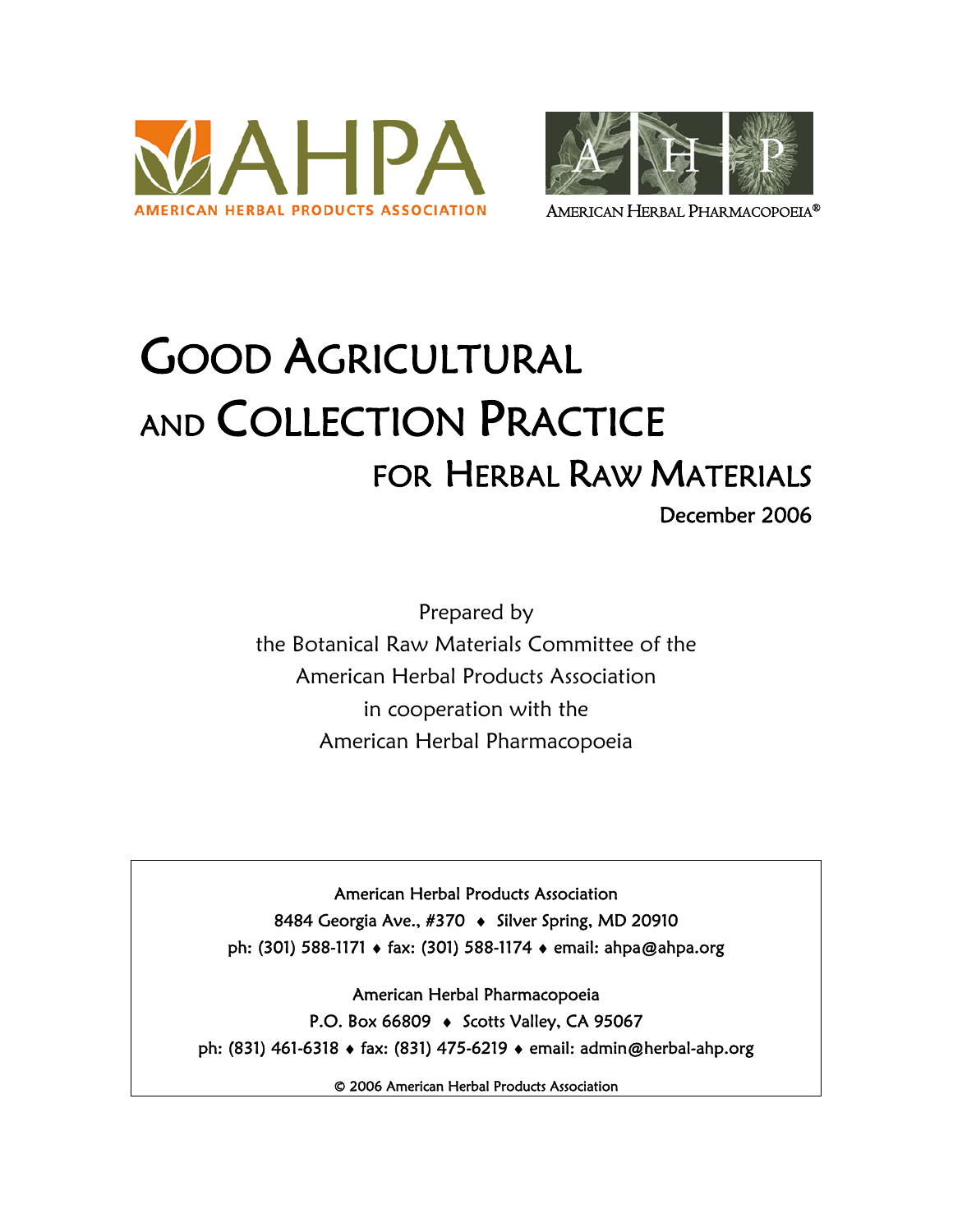#### **Table of Contents**

| 1.1 |  |
|-----|--|
| 1.2 |  |
| 1.3 |  |
| 1.4 |  |
| 1.5 |  |
| 1.6 |  |
|     |  |
| 2.1 |  |
| 2.2 |  |
| 2.3 |  |
| 2.4 |  |
| 2.5 |  |
| 2.6 |  |
|     |  |
| 3.1 |  |
| 3.2 |  |
| 3.3 |  |
| 3.4 |  |
| 3.5 |  |
| 3.6 |  |
| 3.7 |  |
| 3.8 |  |
| 3.9 |  |
|     |  |
| 4.1 |  |
| 4.2 |  |
| 4.3 |  |
|     |  |
| 5.1 |  |
| 5.2 |  |
|     |  |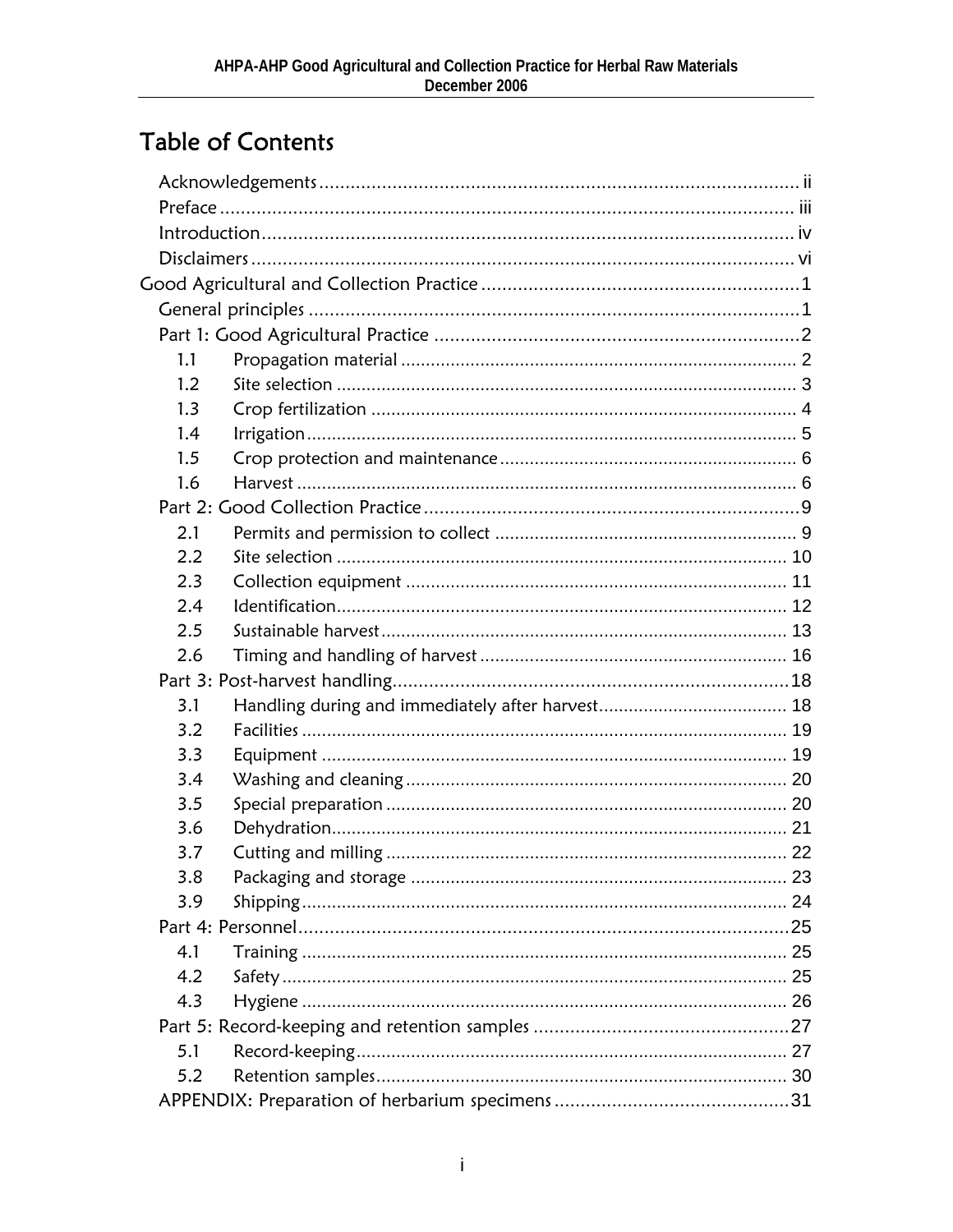#### Acknowledgements

The production of this document was initiated under the auspices of the Botanical Raw Materials Committee of the American Herbal Products Association (AHPA). This committee was chartered by AHPA to facilitate the quality and supply of raw materials to ensure sufficient production and stable markets for botanical ingredients. It also has the goal of providing protection for wild plant communities. This document was completed as a cooperative effort between AHPA and the American Herbal Pharmacopoeia (AHP). AHP exists to develop quality control standards for the manufacture of herbal supplements and botanical medicines, as needed to ensure availability of products having a high degree of safety and effectiveness

Special thanks are due to Edward Fletcher (Strategic Sourcing), the committee's chair, and to Trish Flaster (Botanical Liaisons, LLC) for the role they both played in overseeing the design of the document and in providing the initial content. Appreciation is also due to several AHPA members who reviewed the document and offered comments, including Tony Hayes (Ridge Runner Trading) and Josef Brinckmann (Traditional Medicinals), and to Bill Schoenbart, L.Ac., for the thoroughness of his proofreading. The contribution by Wendy Applequist, Ph.D. (Missouri Botanical Garden) of an appendix to provide instructions on preparing herbarium specimens is also appreciated.

AHPA's Vice President for Scientific and Technical Affairs, Steven Dentali, Ph.D., served as the AHPA staff liaison, and his effort in keeping the project moving is acknowledged. Recognition is also due to Michael McGuffin, AHPA's President, for producing the final drafts with a view to make this a useful tool in the hands of growers and collectors, and to Roy Upton, AHP's Executive Director, for the numerous creative suggestions that he offered to make this a better document.

AHPA and AHP are not the first organizations to undertake an effort to produce a text that discusses good agricultural and collection practice for herbs. Several earlier published works that address these topics have been valuable resources in the production of the present document. The origin of some of the concepts and language here can be found in various drafts related to agricultural practice published by the European Herb Growers Association, beginning in 1998 and continuing through 2006.1 This same organization began to address the related issue of good collection practice in 2000 and has now published several drafts of guidelines for harvesting wild plants.2

<sup>1</sup> <sup>1</sup> The current draft, "Guidelines for Good Agricultural Practices (GAP) of Medicinal and Aromatic Plants," Working Copy No. 7.3, is dated April 3, 2006; it can be found at http://www.europam.net/Working%20documents.htm.

http://www.europam.net/Working%20documents.htm.<br><sup>2</sup> See "Guidelines for Good Wildcrafting Practice (GWP) of Medicinal and Aromatic Plants," Working Copy No. 5.3, also dated April 3, 2006, and also available at http://www.europam.net/Working%20documents.htm.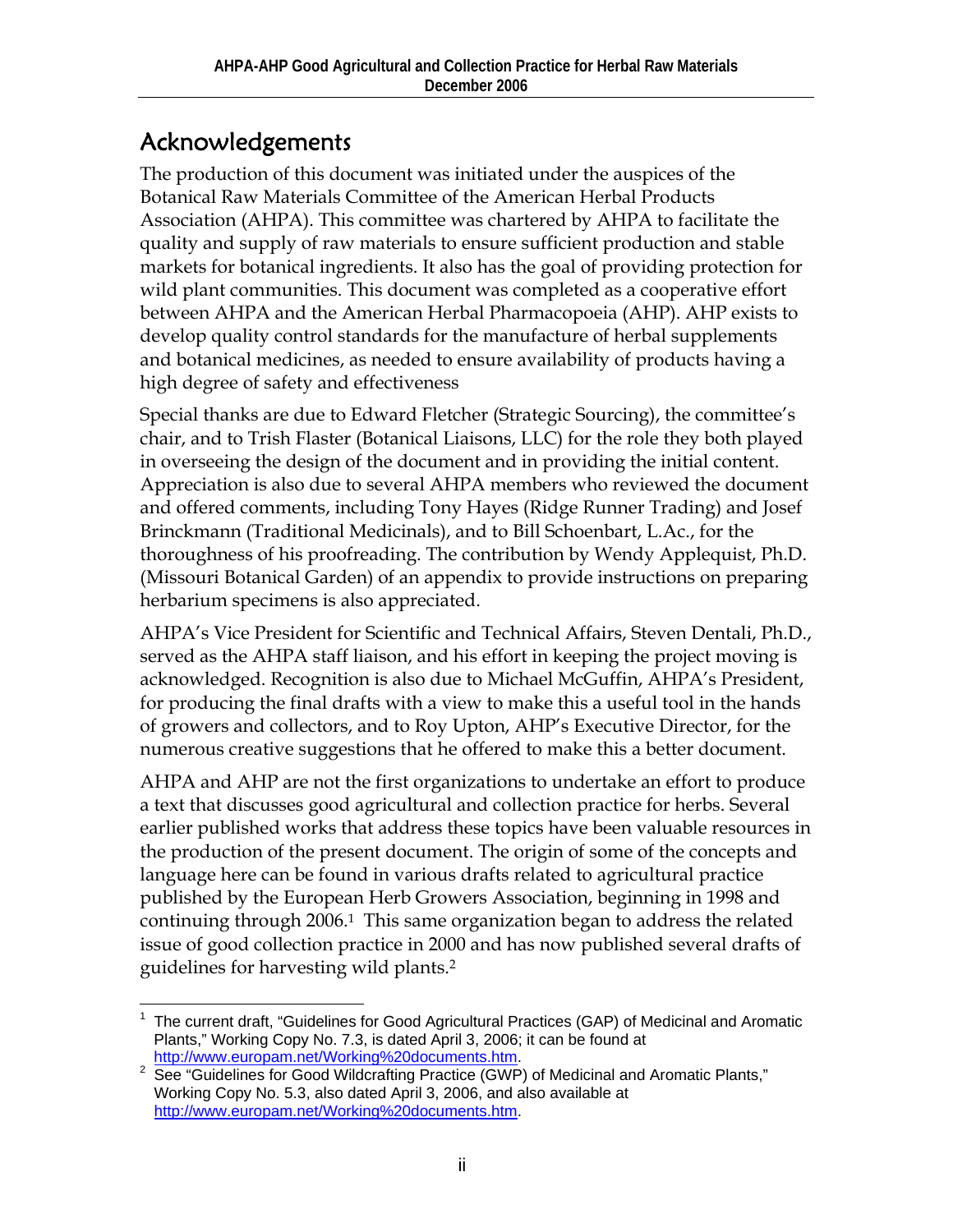Other documents that have been valuable in the process of preparing and reviewing this work include the ongoing efforts of the European Herbal Infusions Association;3 both the Working Party on Herbal Medicinal Products and the Committee on Herbal Medicinal Products of the European Medicines Agency;<sup>4</sup> and the World Health Organization.<sup>5</sup> Finally, involvement by AHPA members and staff (Josef Brinckmann and Michael McGuffin) in the ongoing drafting of International Standards for Sustainable Wild Collection of Medicinal and Aromatic Plants (ISSC-MAP)6 has provided useful insights for the part of this document that addresses good collection practice. Appreciation is therefore due to the organizers of that international effort: Germany's Federal Agency for Nature Conservation, WWF Germany, and TRAFFIC, as well as the International Union for the Conservation of Nature, Medicinal Plant Specialist Group.

#### Preface

Organizations involved in any trade that produces and markets consumer goods must recognize from time to time their obligations to provide guidance on issues that will ensure that those goods are produced to high standards. This may be especially true when those products are intended for human consumption and are used as aids in promoting health.

Herbal products such as teas, dietary supplements, drugs and cosmetics are widely available in the United States and internationally. The botanical ingredients for these products come from all over the world and are obtained from both cultivated and wild-harvested plants. Many manufacturers produce some or all of their own herbal ingredients, while some buy these directly from farmers and collectors. Others obtain their herbal ingredients through distribution channels that can include several stages between the harvest of a plant and the manufacture of finished products that contain the plant or ingredients derived from the plant. Regardless of these trade variables, agricultural and collection practice has product quality, cultural, and environmental implications.

The emergence of the idea that good agricultural practice (GAP) needs to be clearly described and documented is a fairly recent development, even for conventional agricultural crops. For example, it was only in 2003 that the

 $\overline{a}$ 3 Their most recent document, dated June 23, 2006, is called *Guidelines for Good Agricultural and Hygiene Practices for Raw Materials Used for Herbal Infusions* (*GAHP*) and is found at http://www.ehia-online.org/documents/FINAL%20GAHP-EN2006.pdf.

<sup>&</sup>lt;sup>4</sup> In particular, their *Guideline on Good Agricultural and Collection Practice for Starting Materials* of Herbal Origin, dated February 20, 2006. This document can be accessed online at:<br>http://www.emea.eu.int/pdfs/human/hmpc/24681605en.pdf.

<sup>&</sup>lt;sub>5</sub> http://www.emea.eu.int/pdfs/human/hmpc/24681605en.pdf.<br><sup>5</sup> WHO Guidelines on Good Agricultural and Collection Practices (GACP) for Medicinal Plants.

<sup>2003;</sup> found at http://whqlibdoc.who.int/publications/2003/9241546271.pdf. 6 Information about this effort is maintained at http://www.floraweb.de/proxy/floraweb/map-pro/.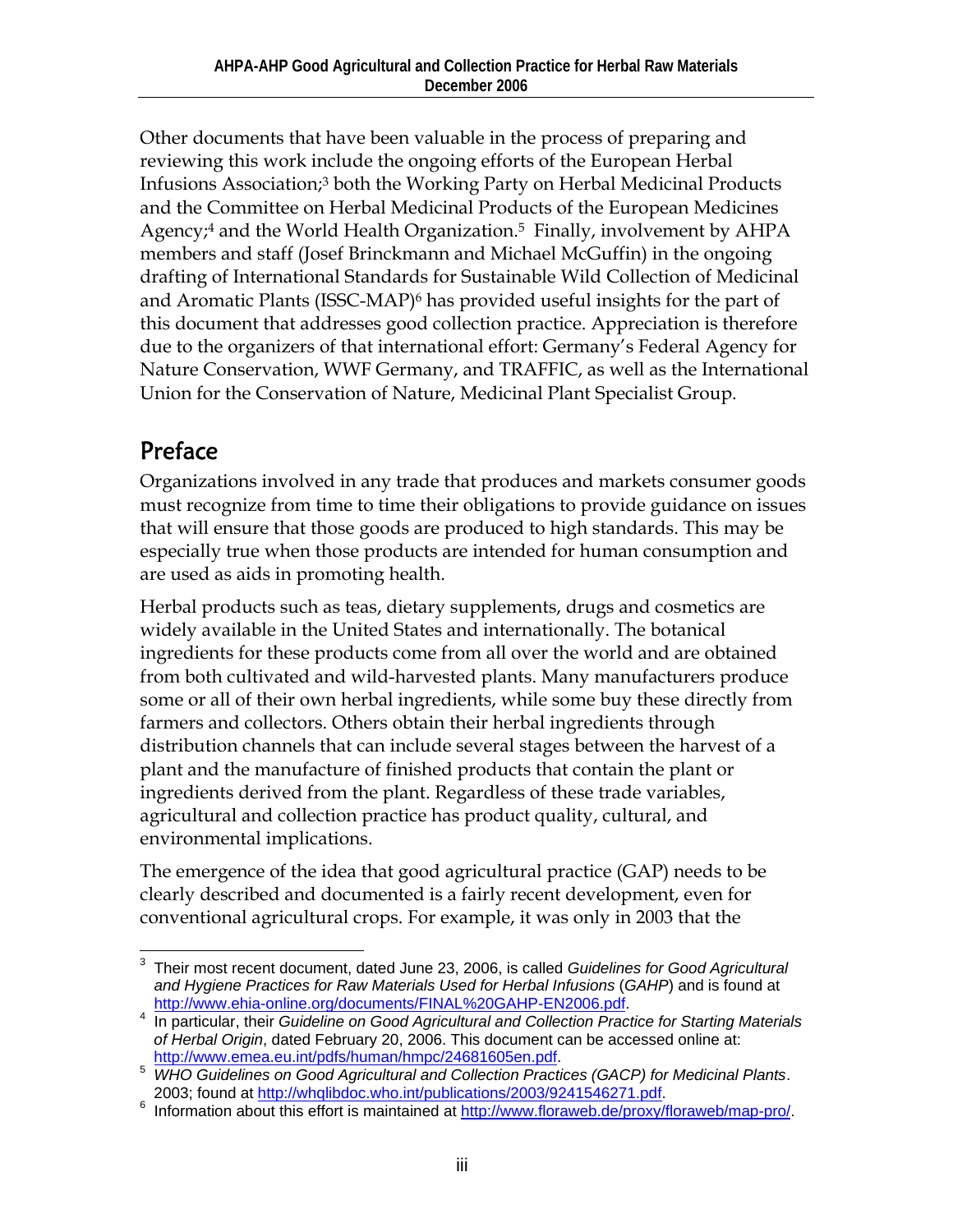Committee on Agriculture of the Food and Agriculture Organization (FAO) of the United Nations began to consider the process of developing an international approach to policies on GAP.7 As of this date, there is no prescribed GAP established by the U.S. Department of Agriculture for farmers in this country or for foreign farms that export their crops to the United States. Similarly, the interest in publishing meaningful and well-designed good collection practice (GCP) guidelines has only recently come into focus.

The members of the American Herbal Products Association and the American Herbal Pharmacopoeia believe that the time is right to distribute the ideas contained here in order to address the related but separate issues of good practice in cultivating and collecting herbal raw materials. As the national trade association and voice of the herbal products industry in the United States, AHPA represents growers, harvesters, manufacturers and marketers of herbal products. AHP is actively engaged in the development of standards of identity, purity, and analysis for botanicals, and in the critical review of traditional and scientific data regarding their efficacy and safety. AHPA and AHP have a shared mission to promote responsible use of and commerce in herbal products. No other organizations are so uniquely positioned to develop and provide the guidelines contained in this document. Even though organizations in other countries have developed good agricultural and collection practice guidelines in the last several years, AHPA and AHP have identified the need for a document that considers the specific nature of doing business in the United States.

#### Introduction

This draft AHPA-AHP Good Agricultural and Collection Practice (GACP) document provides guidance to growers and collectors of herbs that are used in consumer products. Its goals are to ensure that the herbal raw materials used in these products are accurately identified and are not adulterated with contaminants that may present a public health risk, and are in full conformity with all of the quality characteristics for which they are represented. In many countries, standards of identity, quality, and purity for herbal ingredients used in medicines are codified in national pharmacopeias and are mandatory standards. In the United States, standards are established by buyers, either to their own specifications or to those set by an authoritative body, such as the American Herbal Pharmacopoeia or the United States Pharmacopeia.

The AHPA-AHP GACP has relevance to herbal raw materials in all herbal products, including foods, dietary supplements, drugs, cosmetics, etc. This GACP is intended to have applications to all herbal raw material production,

 $\overline{a}$ 7 FAO. *Development of a Good Agricultural Practice Approach*. November 5, 2003. This document is online at http://www.fao.org/prods/GAP/archive/GAPCONCEPT12\_en.pdf.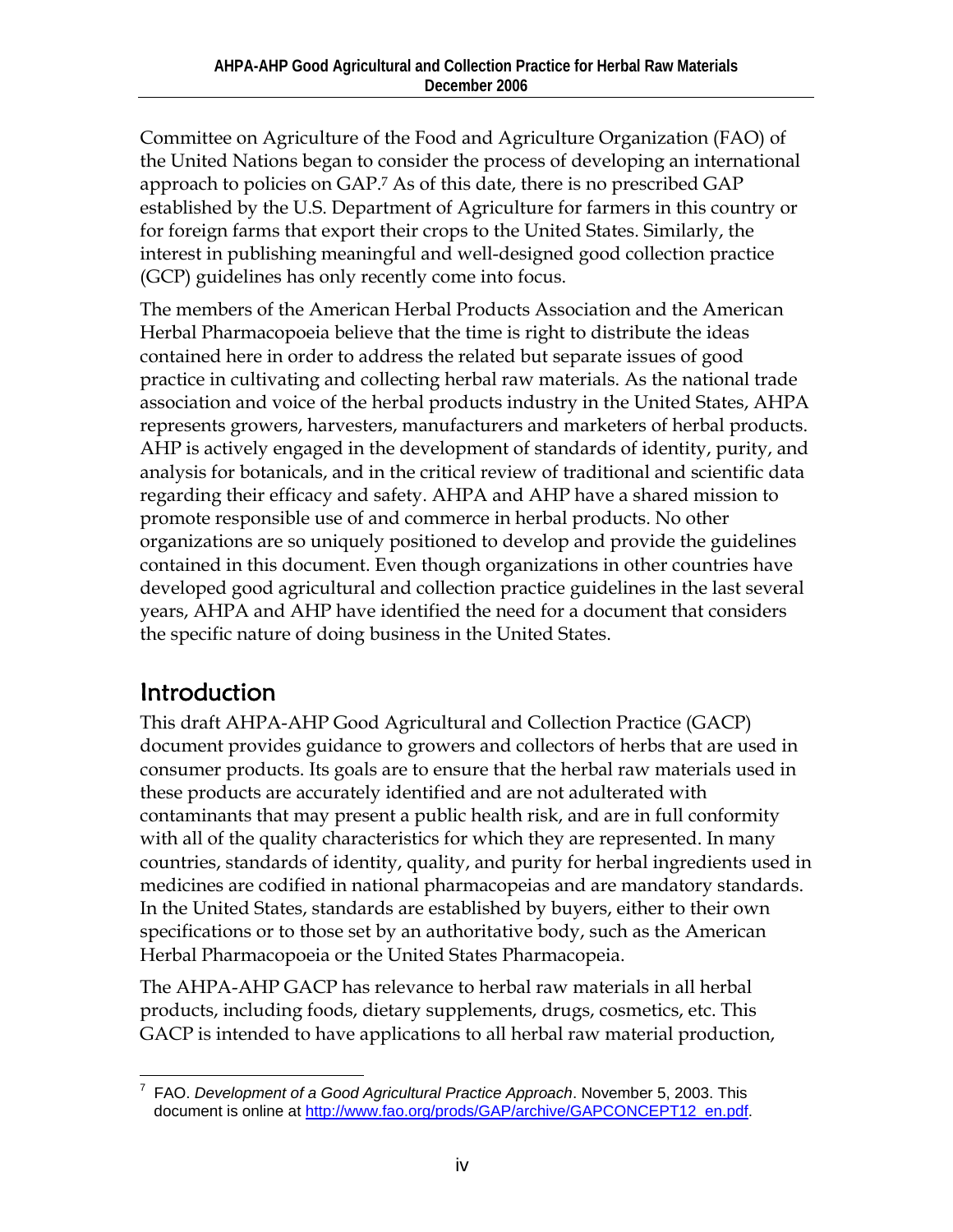whether the herbs are cultivated by conventional or organic methods or harvested from the wild. While this document may be useful in any country, it is limited to rules in the United States when it addresses regulatory issues.

This guidance serves as a template that growers and harvesters can adapt to their own businesses and is designed to have relevance for both small and large producers. By establishing standard operating procedures that follow the practices presented here, firms at every level in the supply chain will better ensure the production of good quality herbal raw materials.

There is one section of this document that is focused only on agricultural issues, while another section looks only at topics related to collection of wild plants. Thus, Part 1 is titled "Good Agricultural Practice" and Part 2 is "Good Collection Practice." Three additional parts of the text are relevant to both agricultural and wild-collection enterprises. These are "Part 3: Post-harvest handling;" "Part 4: Personnel;" and "Part 5: Record-keeping and retention samples."

This document does not serve as a substitute for the empirical knowledge that has been passed down from preceding generations involved in the cultivation, and especially wildcrafting, of medicinal plants. Readers are encouraged to give due consideration to long-established practices in growing and harvesting herbs. For example, the experience that has already been gained in understanding optimal harvest seasons for herbs continues to be applicable today. Traditionally, roots have been collected in the spring and fall, flowers on a sunny day when fully open, and fruits and seeds when they are fully ripe or mature, unless otherwise specified. Though modern harvest protocols can emphasize seasonal variations in constituent profiles, many of the older practices have been found to correlate with contemporary standards. Also, many traditional cleaning and processing techniques—garbling, scraping of barks (rossing), winnowing, etc. are still relevant, as are such specific practices as aging of some herbal materials and the numerous processing steps that are sometimes applied to Chinese herbal materials prior to use. Today's herbal products industry can benefit through awareness of these and other traditional techniques.

This document is presented as a draft for discussion and review. Comments on the draft, especially by farmers and collectors who use the draft in their facilities and operations, will be welcome and should be submitted to AHPA at the email or physical address listed on the cover. Revisions may be made to this GACP as additional insights are gained through this review process.

Finally, while this document is complete in itself, the AHPA Botanical Raw Materials Committee and AHP have already identified the need to develop a companion to this work, by providing worksheets and checklists that will assist farmers and collectors in implementing the guidance provided here. Readers of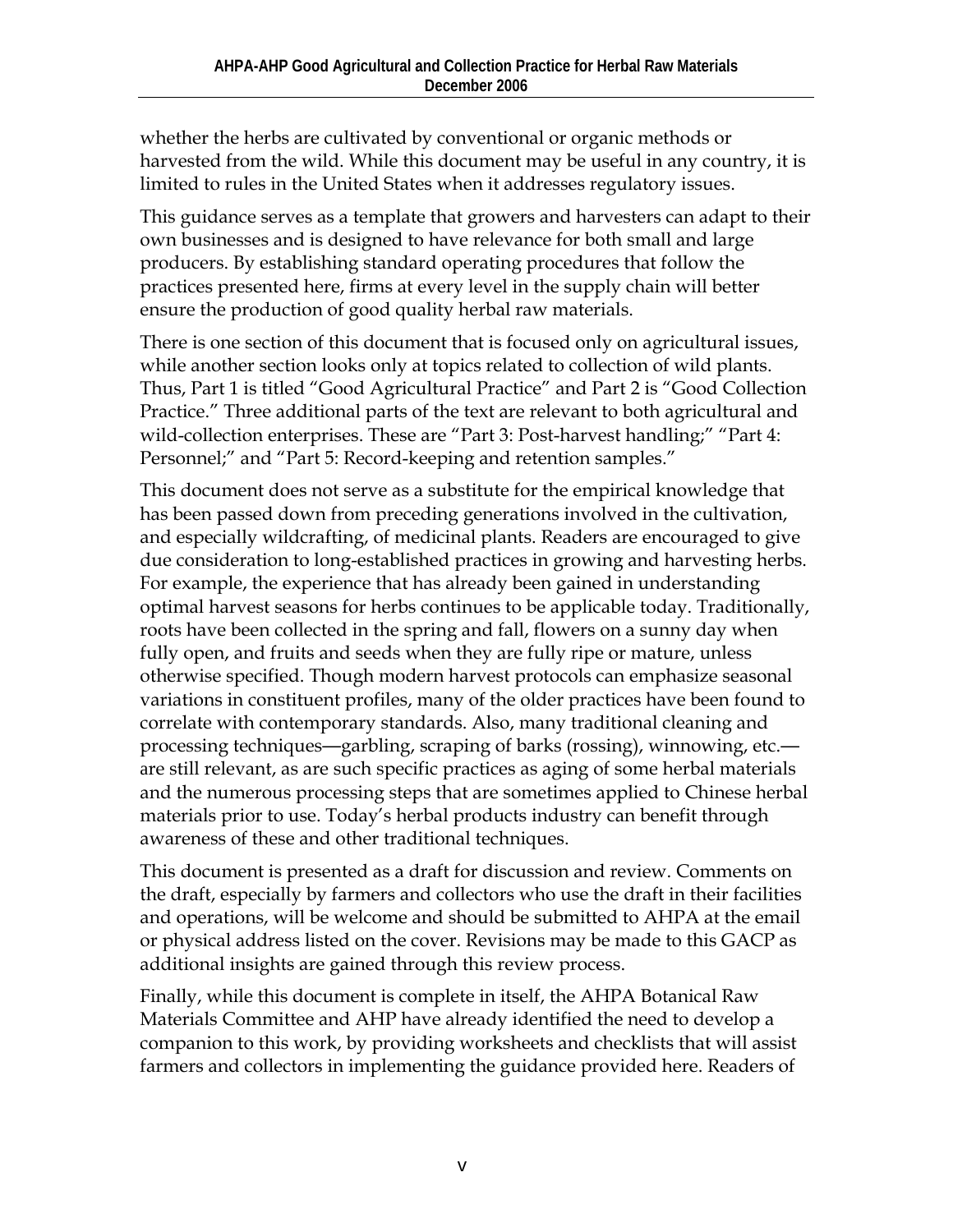this document who have ideas to contribute to this future project are invited to contact the AHPA office.

### **Disclaimers**

The information presented here is provided for guidance purposes only. Producers of herbal ingredients and of finished consumer products that contain herbs are responsible for knowing, understanding, and conforming to all state, local, and federal laws and regulations that are relevant to their businesses, and for implementing practices that may go beyond those described here, as needed.

This document does not serve as a substitute for a grower's or collector's need to be knowledgeable about the plants which they produce. In addition, it does not address all of the needs of those who are producing crops that comply with organic agriculture or other specifically defined agricultural doctrines.

In preparing this document, every effort was made to identify current practices that might affect the quality and cleanliness of herbal ingredients. These guidelines may be revised periodically as new information and technology develops.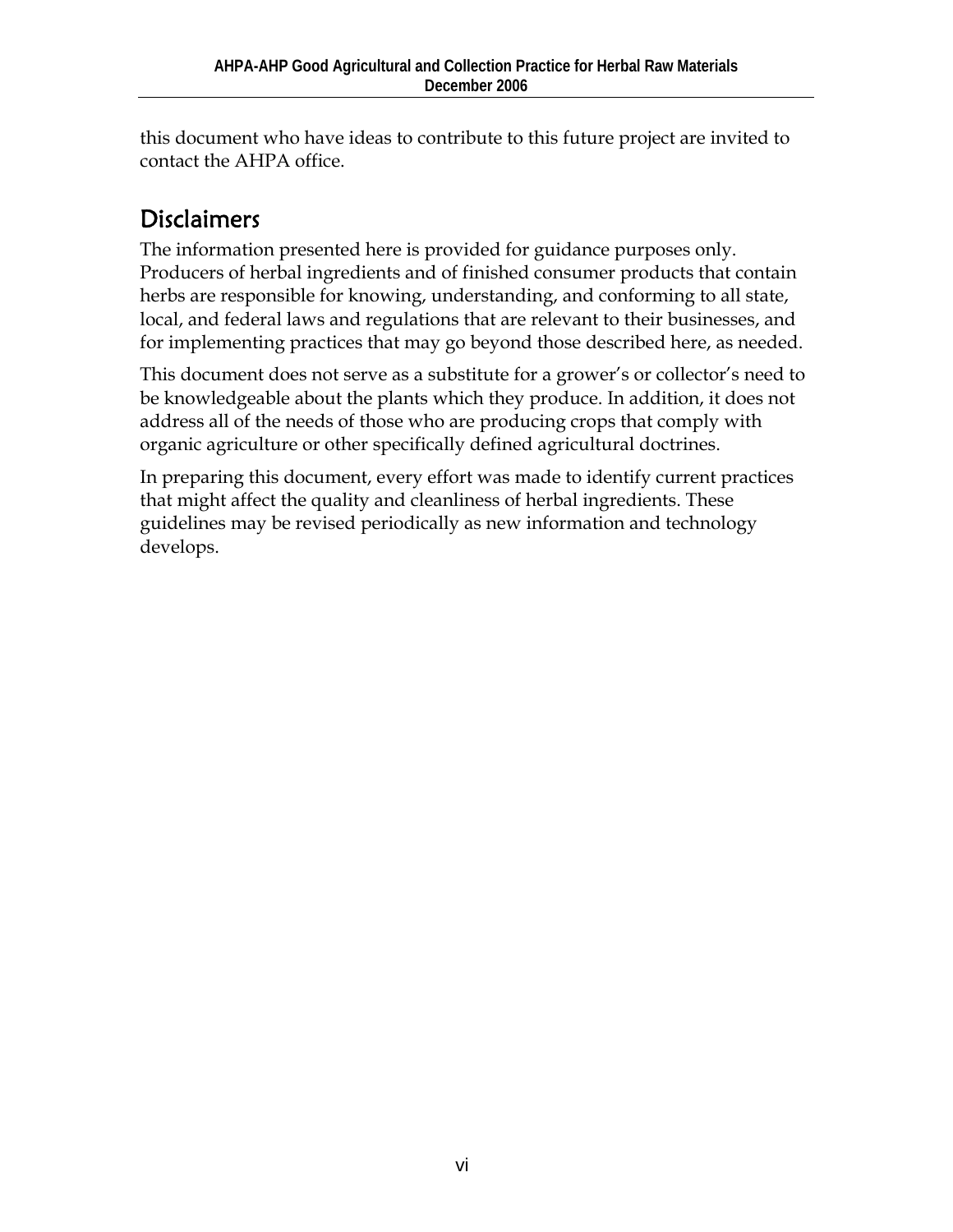# Good Agricultural and Collection Practice

#### General principles

Growers and collectors of herbal raw materials that are produced for use as ingredients in herbal products for human consumption must make every reasonable effort to ensure that all such ingredients are fit for their intended use. Several specific principles are essential in such efforts.

- *Identification*. Whether cultivated or harvested from wild plant populations, all plant materials must be accurately identified. Usually, identification of genus and species will be sufficient to meet this demand, but any material offered as a particular subspecies, variety, cultivar, hybrid, or other lesser division of a species must in fact be that exact taxon.
- *Quality Assurance*. Herbal raw materials must meet all specifications represented by accompanying certificates, by reference to standards or official compendia, and by written agreements between buyers and sellers.
- *Cleanliness*. Farmers and collectors of plants used in consumer products must take necessary steps in cultivation, harvest and post-harvest practices to ensure that their herbs are not contaminated with unacceptable levels of substances that may cause harm.
- *Environmental stewardship*.
	- Growers of herbs should take steps to protect and improve the stability and quality of the topsoil that is essential to their farms' longevity. Farm water should be used resourcefully and in a manner that protects the immediate water supply, as well as all downstream supplies. To the degree possible, growers should maintain and enhance the biodiversity of their farms.
	- Wild plant harvesters must minimize damage to the specific populations in which they harvest and take appropriate steps to ensure survival of local plant communities. They must also protect the wildlife habitats from which they extract plant materials and recognize that many wild plants provide sources of food for wildlife.
- *Legal conformity*. Both growers and wild harvesters must be aware of and in conformity with national and regional laws that govern their practices.
- *Optimal harvest conditions*. For many plants that are used in consumer products, there are optimal times and conditions for planting and harvest to ensure that quality standards are met. Producers must take such factors into account when planning their raw material production.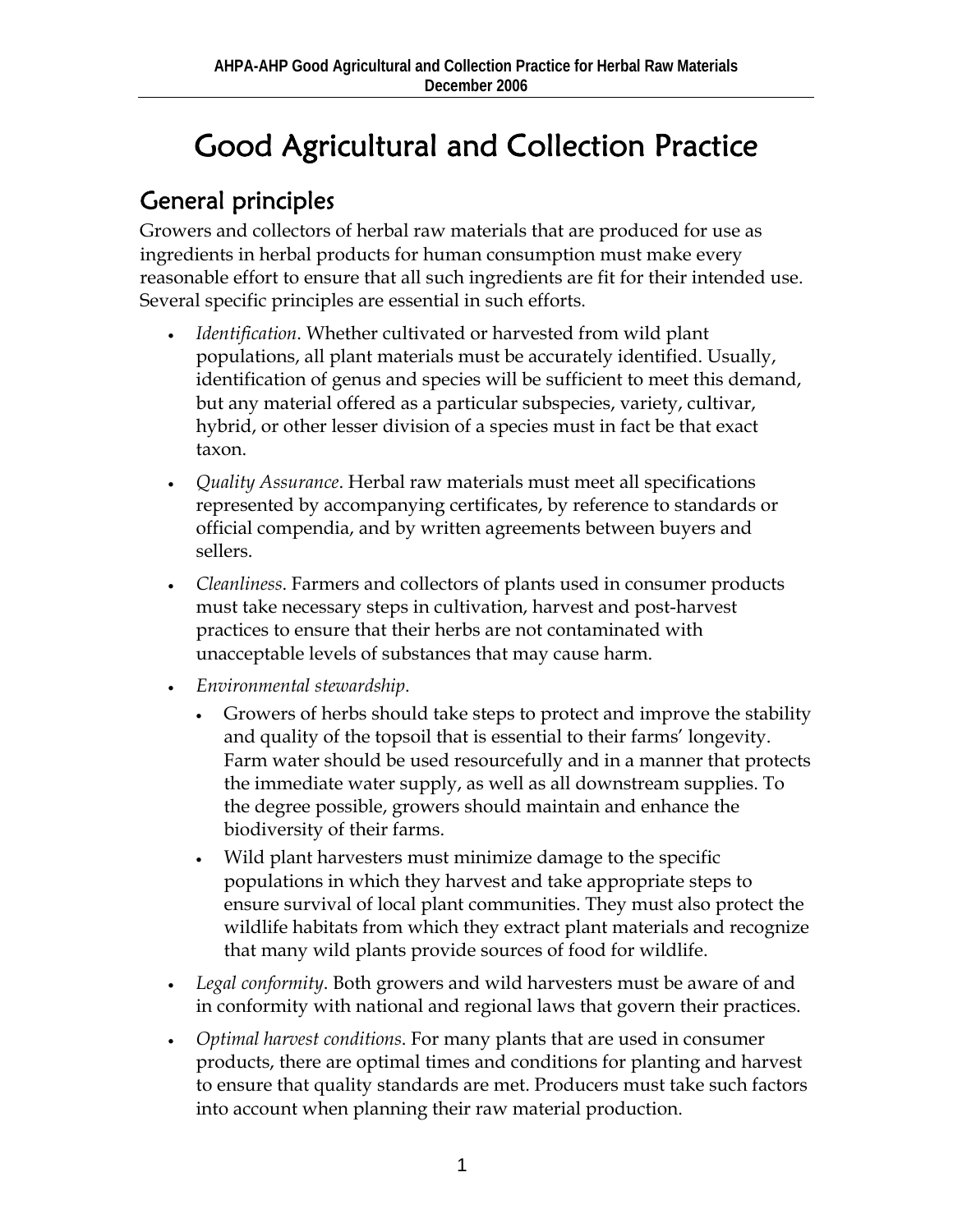# Part 1: Good Agricultural Practice

Good agricultural practice is relevant to every stage in the life of the plants that are cultivated for use as ingredients in herbal products. Attention must be paid to the seed or planting stock; to the soil in which herbs are planted; to the water and nutrients that nurture them throughout their life cycle; to the harvest and handling of the crop. In this section, guidance is provided for issues that must be addressed in each of the various stages of cultivated plant production, from propagation to harvest. Note that good practice for post-harvest handling, for personnel, and for record-keeping and retention samples are addressed in separate sections of this GACP. Each of these issues must also be addressed by herb growers to comply with good agricultural practice.

#### 1.1 Propagation material

The quality of a harvested herbal crop begins with the quality of the propagation material from which it is grown. All propagation materials, whether sexual (seed) or asexual (root, rhizome, vegetative cuttings, etc.), should be used subject to the following conditions:

- **1.1.1.** Identity. Accurately identify the seeds or vegetative planting stock as to genus and species, and to subspecies, variety, cultivar, and/or hybrid if applicable.8
- **1.1.2.** Health and cleanliness. Evaluate all propagation material to ensure that it is free of pests and diseases as necessary to guarantee healthy plant growth.
- **1.1.3.** Purity. Examine propagation material to make sure that it is free of weeds or other species that are not the species to be cultivated.
- **1.1.4.** Genetically modified material. If genetically modified seeds or vegetative stock are used as propagation material, conform to all relevant federal and regional regulations, both at the agricultural location and in the countries in which the material may be sold. Also, disclose the use of genetically modified propagation material in records and crop labeling to ensure that downstream recipients of crops produced from these materials are informed of such use.

 $\overline{a}$ 8 A good general reference for plant identification is *Good Practices for Plant Identification for the Herbal Industry*, published in 2004 by the Saskatchewan Herb and Spice Association and the National Herb and Spice Coalition (Canada). The document can be found at http://www.saskherbspice.org/Good%20Practices%20for%20plant%20identification.pdf.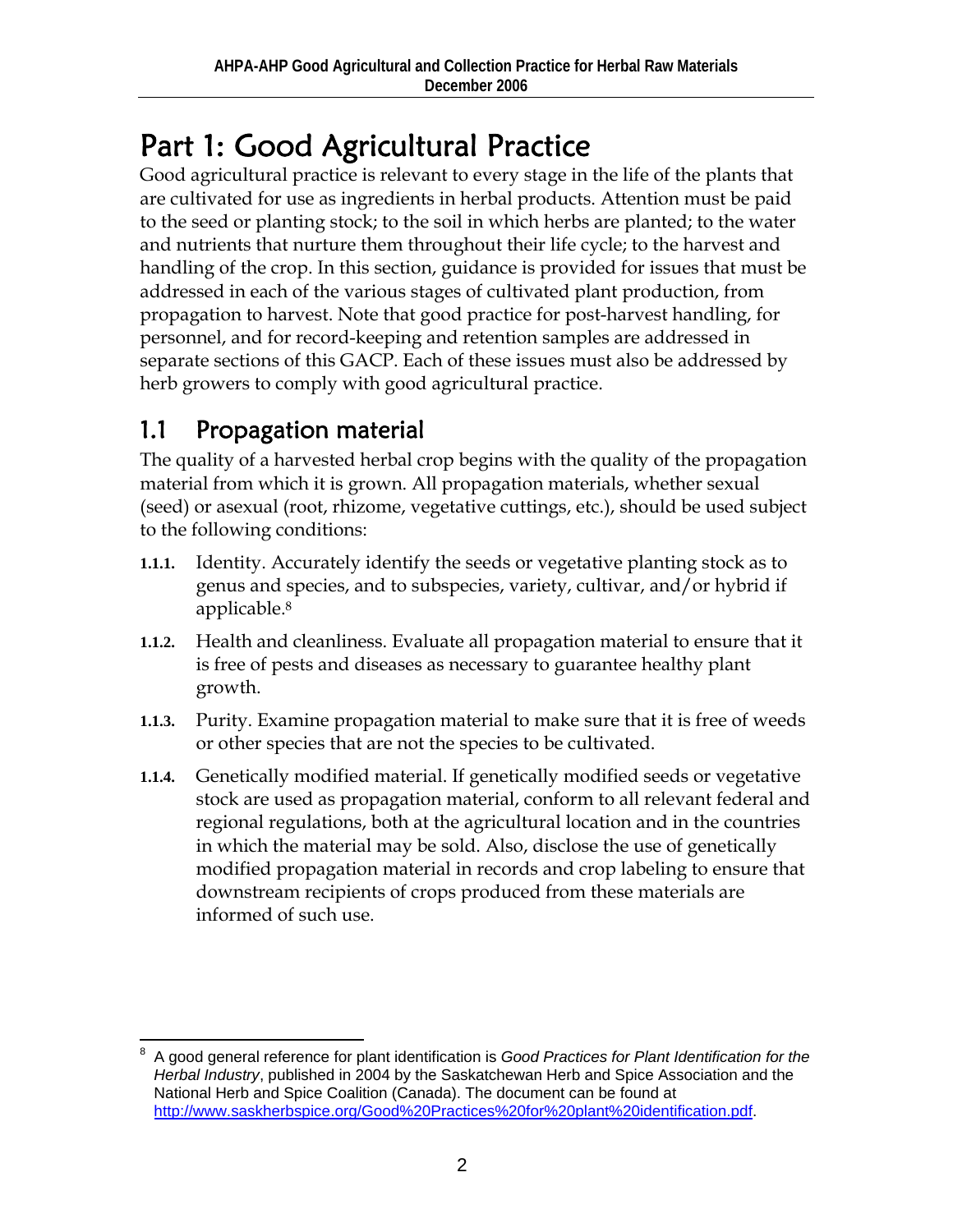#### 1.2 Site selection

It is important to know something about the specific agricultural requirements of any herbal crop, and to evaluate whether the field or other setting in which a specific crop is to be planted is likely to provide those requirements. Information should be obtained on each of the following to ensure proper site selection:

- **1.2.1.** Soil fertility. Conduct soil sampling and analysis in accordance with adequate sampling plans,<sup>9</sup> to quantify essential soil nutrients prior to planting.
- **1.2.2.** Soil contaminants. If soil history is unknown, conduct tests in accordance with appropriate sampling procedures to determine that contaminants, such as residual pesticides or potentially toxic heavy metals, are not present in the soil at unacceptably high levels.10 Knowledge of a crop's potential to accumulate these contaminants may assist in proper site selection.
- **1.2.3.** Site location and setting. Record and maintain any information that may have relevance to either improving or damaging the crop or the site itself. Consider at a minimum each of the following:
	- **1.2.3.1.** Annual and seasonal rainfall at the specific location, or at least in the location's vicinity.
	- **1.2.3.2.** Facing in relation to cardinal direction (north, south, east, west, etc.) and the amount of available sunlight.
	- **1.2.3.3.** Access to water if the crop requires irrigation.
	- **1.2.3.4.** Slope, to minimize erosion and loss of topsoil.
	- **1.2.3.5.** Identity of crops that will be grown on adjoining sites, if known, and any treatments that may be applied to those crops.
	- **1.2.3.6.** Location in relation to potential sources of contamination, such as industrial facilities; mine tailings; parking lots; golf courses; waterways; underground storage tanks; etc.
- **1.2.4.** Site history. Prepare and maintain a thorough history of prior uses of the crop area. Identify at a minimum each of the following:

**1.2.4.1.** The most recent crop grown on the site.

 $\overline{a}$ 9 See *A&L Reference Guide*: *Soil Sampling*, prepared by A&L Laboratories, Inc. and available online at http://www.al-labs.com/publications/soilsampling.pdf.<br>Tolerable pesticide levels in herbal ingredients vary from country to country. For example, in

the United States, no detectable amount is allowed of any pesticide for which a specific tolerance has not been established *for the specific crop*, and such tolerances are rarely established for herbal crops. For herbs sold in Europe, the European Pharmacopoeia has set limits for a number of pesticides in their chapter 2.8.13 on "Pesticide Residues." Aside from conforming to such legal standards, herbal crops must meet any established specifications for pesticide limits.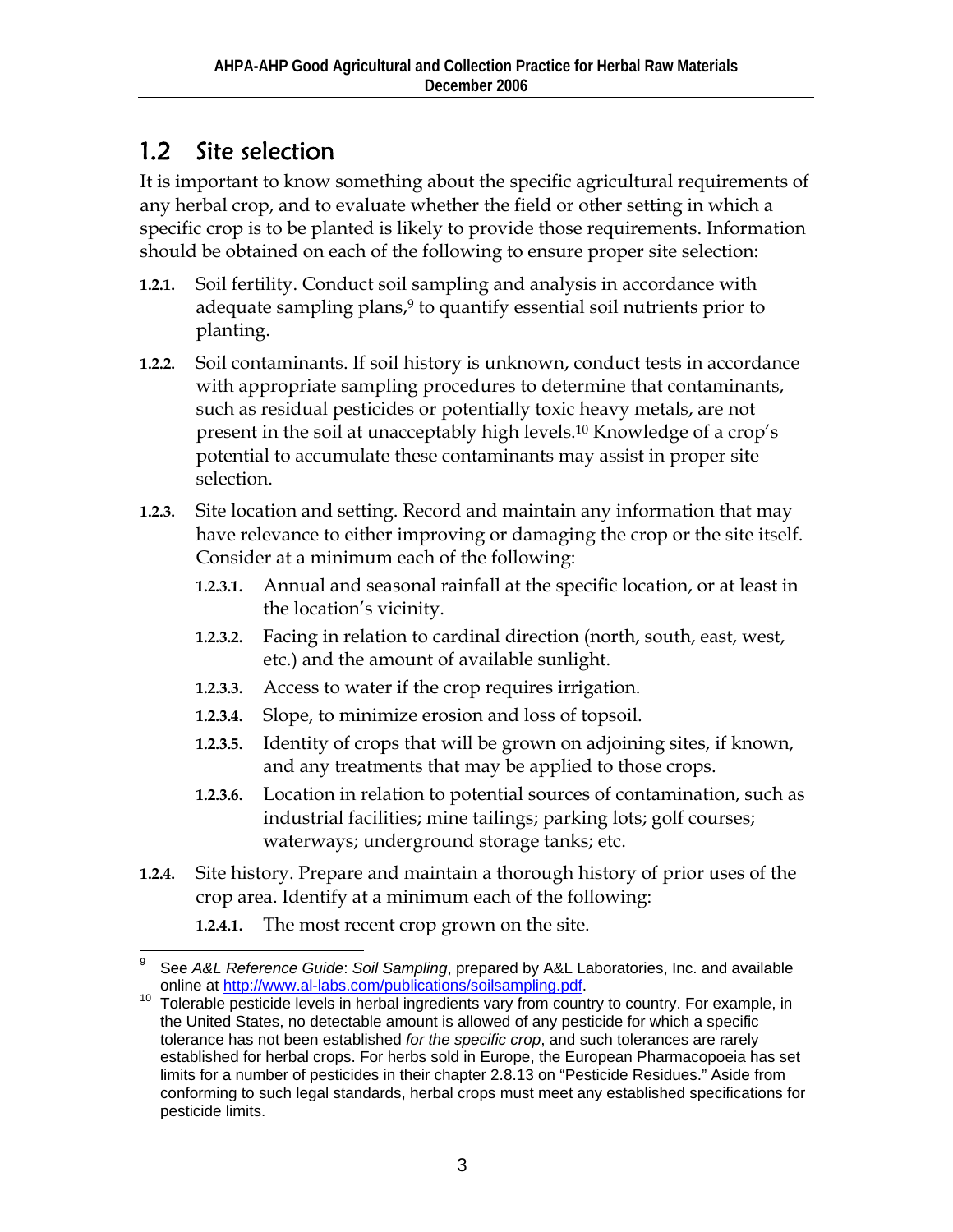- **1.2.4.2.** Crops grown on any adjoining sites in the prior year.
- **1.2.4.3.** Any recent use of pesticides on the site, including herbicides and fungicides, and information about the rate at which any such pesticides break down.
- **1.2.4.4.** Any recent use of the site as a feedlot, or for any other purpose for which domestic animals have had recent access to the site.
- **1.2.4.5.** Any corrective actions that have been taken to prepare any site where prior environmental contamination is known.

#### 1.3 Crop fertilization

When using fertilizers on any agricultural crop, including an herbal crop, consideration must be given to the value of such use in producing better and larger yields, as well as on numerous factors related to the effects such use may have in the environment. Also, federal, state and local regulations may apply to some of the chemical fertilizers that may be used on commercially grown herbal crops. Organic growers are required to refrain from using any such chemicals, and instead supply naturally-sourced amendments when needed. As previously mentioned, this document is not a substitute for federal laws for organic growers. The guidance offered below, however, addresses both organic and conventional farmers, and both can follow the applicable procedures.

- **1.3.1.** For chemical fertilizers:
	- **1.3.1.1.** Apply in accordance with federal, state and local regulations that are applicable to the specific fertilizer, if any.
	- **1.3.1.2.** Use in accordance with all label directions; for example, for application rates, for safe handling, etc.
	- **1.3.1.3.** Store chemical fertilizers carefully and according to labels.
- **1.3.2.** For manure- and/or compost-based fertilizers:
	- **1.3.2.1.** Do not include sewage sludge or human feces in on-farm produced compost. Do not use manure- or compost-based fertilizers produced with sewage sludge or human feces.
	- **1.3.2.2.** Do not use untreated manure of any kind for crop fertilization. Use only fertilizers that have been adequately treated through an aerobic process.
	- **1.3.2.3.** Monitor for undesirable microbial pathogens through periodic testing that follows approved procedures.
	- **1.3.2.4.** For manure- and/or compost-based fertilizers that are produced or openly stored on-farm, monitor runoff from composting and storage sites.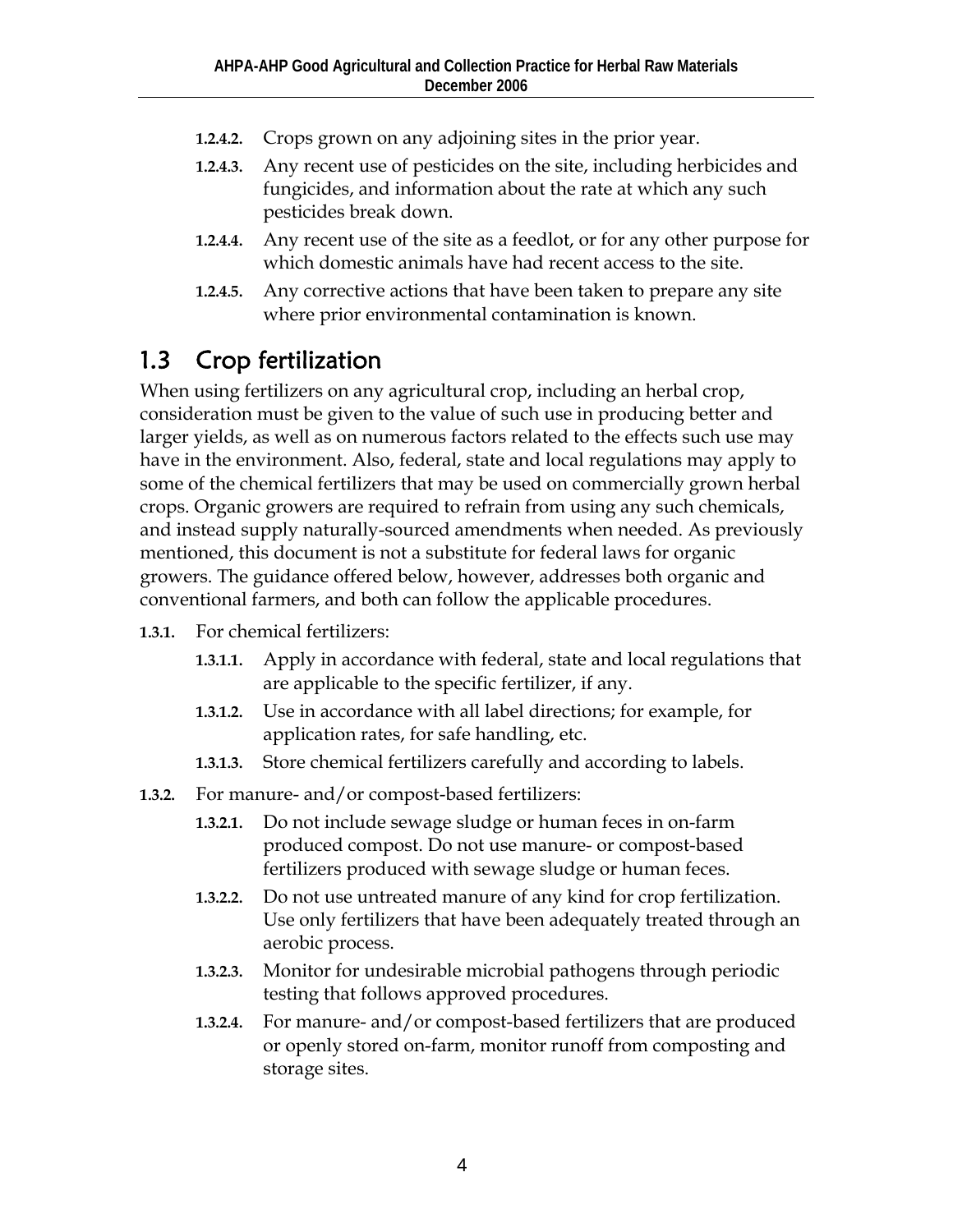- **1.3.3.** For all fertilizers:
	- **1.3.3.1.** Ensure that only properly trained personnel apply crop fertilizers.
	- **1.3.3.2.** Apply fertilizers at a sufficiently early phase in the crop's cycle to allow for an appropriate interval between application and harvest. This practice assures that the fertilizer has fully broken down before the crop is harvested.
	- **1.3.3.3.** Apply water-soluble foliar fertilizers within 24 hours of preparation. Such prompt use may optimize effectiveness of the application and prevent microbial contamination of the solution.
	- **1.3.3.4.** Ensure that water used for mixing any soluble fertilizer meets all established criteria for agricultural irrigation water.
	- **1.3.3.5.** Apply fertilizers in a manner that does not contribute to contamination of water.
	- **1.3.3.6.** When growing a crop on a contractual basis, use only fertilizers that have been authorized by the buyer, or provide the buyer with an opportunity for review and approval.

### 1.4 Irrigation

Access to water of sufficient quantity and quality is essential to farm operations, and many crops rely on irrigation to supplement water received from normal rainfall. The following steps should be applied to address a farmer's responsibility for assuring water quality and efficient use in farm operations.

- **1.4.1.** Water source. Identify all water used in field production as to its source (for example, on-farm well(s), open irrigation canal(s), reservoir(s), a municipal supply, or other sources).
- **1.4.2.** Water monitoring. Establish and follow testing procedures to monitor for pathogenic microbes that may be present in water supplies (e.g., *E. coli*  and other coliforms), and also for heavy metals, pesticide residues or other contaminants. The frequency of such procedures should take into account the water source(s) and results of previous tests.
- **1.4.3.** Irrigation systems. Do not use irrigation systems or equipment that may contaminate water or crops, such as those that use lead pipes or fittings. Maintain irrigation systems in good working condition to prevent wasting of water and to avoid high soil moisture levels that may contribute to mold and fungal problems.
- **1.4.4.** Application of irrigation. Apply irrigation according to the needs of the plant and in a manner that adequately contains the water to avoid runoff.
- **1.4.5.** Legal conformity. Conform to all rules that are applicable to the local or state water district.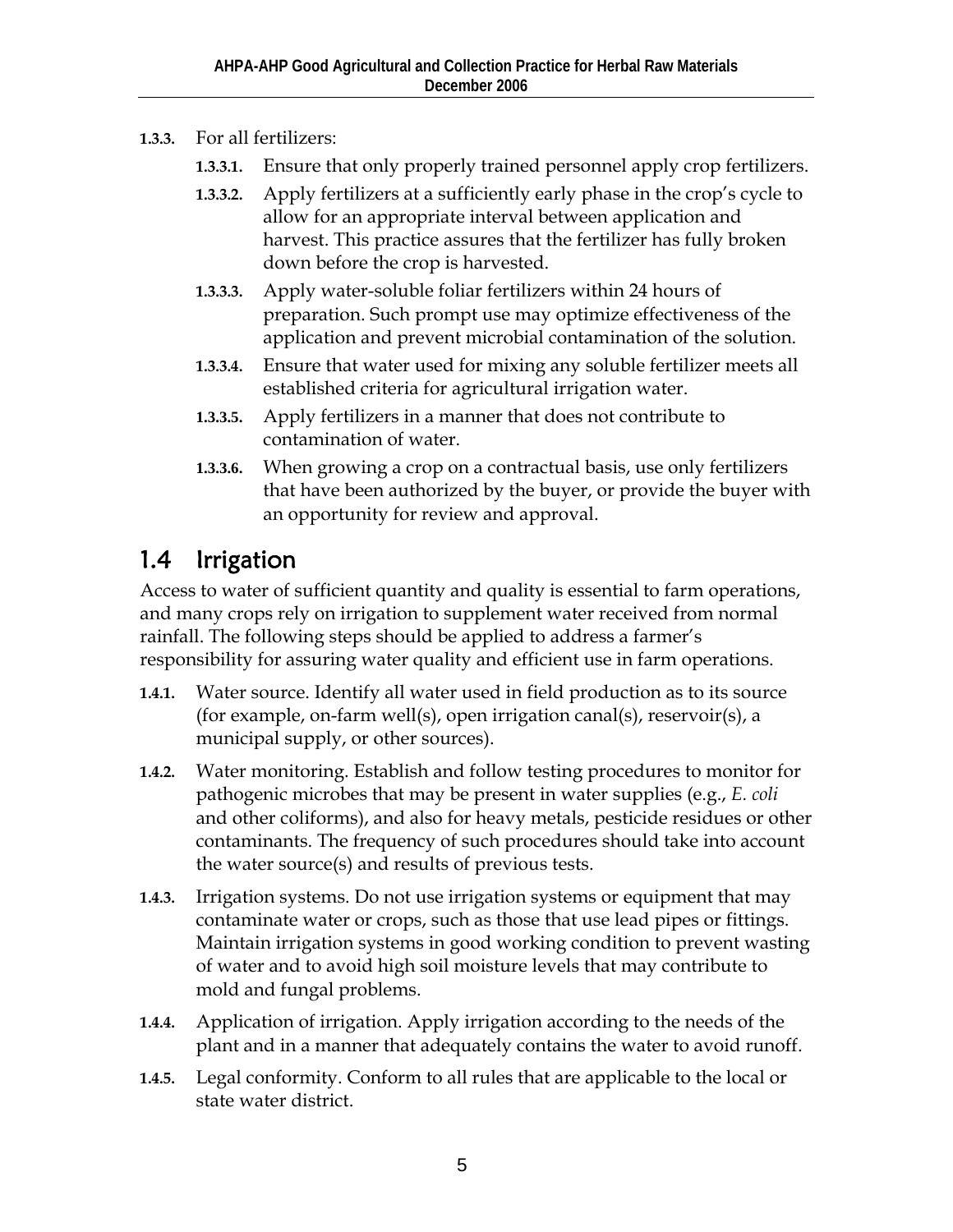#### 1.5 Crop protection and maintenance

Strategies other than those discussed above can also be implemented in agricultural settings to protect and maintain a crop and/or to maximize the success of the harvest. Each of the following ideas can be examined for applicability.

- **1.5.1.** Crop-specific cultivation. Adapt tilling and other cultivation practices to the requirements of the specific crop.
- **1.5.2.** Companion plants. Consider planting companion plants that are known to provide a benefit to the primary crop.
- **1.5.3.** Insecticide options. Evaluate alternatives to insecticides, such as beneficial insect applications and integrated pest management techniques. Check with state agricultural agencies for guidance.
- **1.5.4.** Pesticide use. If pesticides, herbicides, insecticides, or fungicides, whether from natural or synthetic sources, are used on a crop, properly trained personnel should apply these at the minimum effective rates. Only those chemicals that have been approved for use on the specific crop may be applied, and application levels must ensure that established tolerance levels for the crop are not exceeded. Application and storage of such products must be in accordance with label recommendations and all regulations.11

#### 1.6 Harvest

The condition of the crop at the time of harvest has a significant effect on the quality of the crop, as do weather conditions and all of the actual practices that are used to conduct the harvest. Consideration should therefore be given to the many factors that make up the harvesting process.

**1.6.1.** Crop condition. Schedule harvest when the crop is in a condition that will result in a harvest that meets quality requirements. Consider such factors as the life-stage of the plants and measured constituent levels, if applicable.

 $\overline{a}$ The federal Worker Protection Standard is applicable and enforceable whenever using a pesticide product with labeling that refers to this standard. The U.S. Environmental Protection Agency (EPA) recently revised its guidance on this topic (How to Comply with the Worker Protection Standard for Agricultural Pesticides – What Employers Need to Know), and this document is available at http://www.epa.gov/agriculture/epa-735-b-05-002.pdf. In the event that this 141-page manual can not be studied in its entirety, growers should at least acquaint themselves with the Quick Reference Guide found on pages 2-3 of this document, which is available separately at http://www.epa.gov/agriculture/epa-735-b-05-002\_unit1.pdf.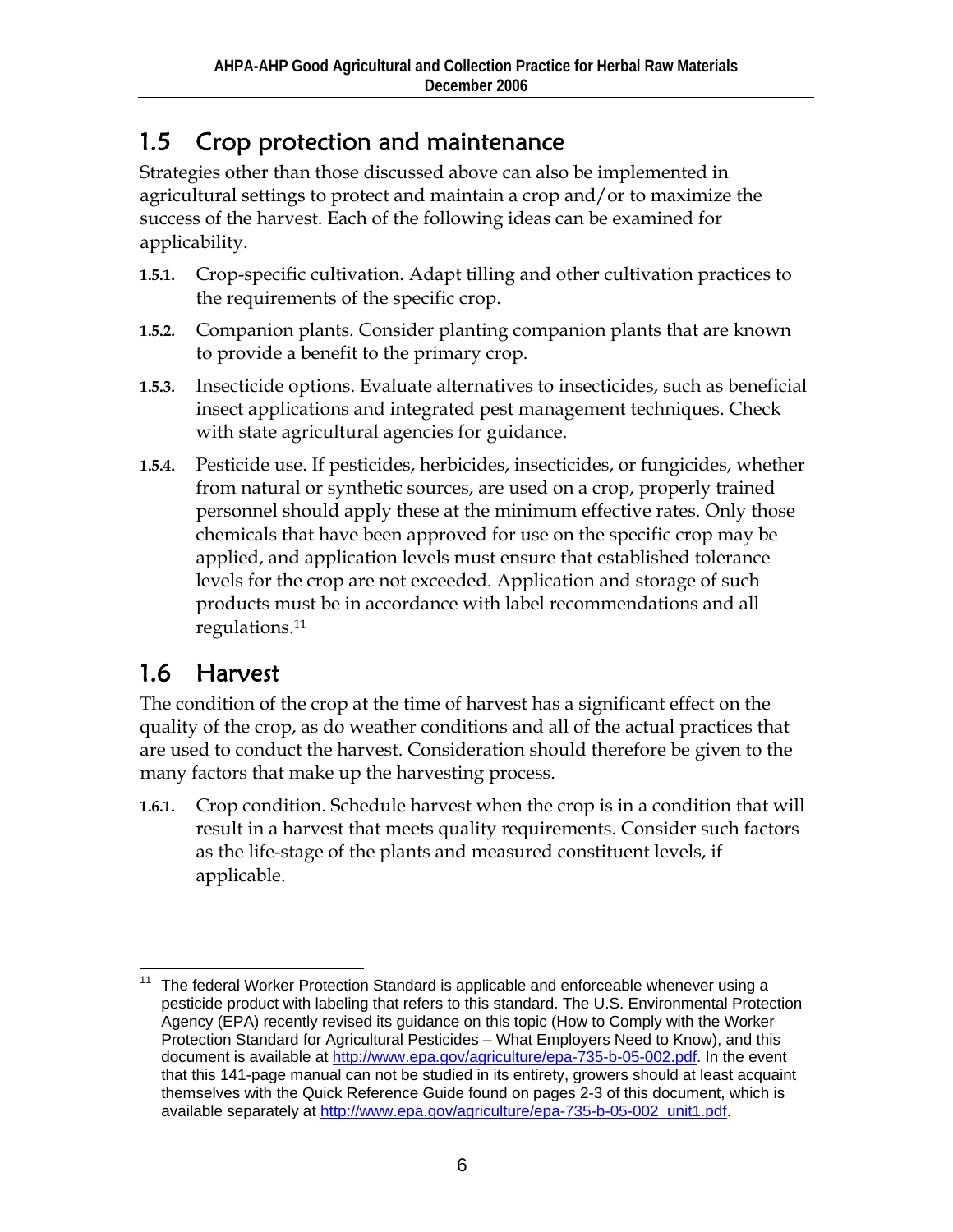- **1.6.2.** Weather conditions.
	- **1.6.2.1.** Evaluate weather conditions at the actual time of harvest. Avoid harvesting when rain and other sources of moisture (dew, excessively-high humidity, etc.) are present, if the presence of such moisture could have a negative effect on the quality of the crop.
	- **1.6.2.2.** Consider weather forecasts for several days immediately following harvest if rain or other inclement weather could have a negative effect on the quality of the crop by adversely impacting its post-harvest handling.
	- **1.6.2.3.** If harvest must occur under wet conditions, take extra care to dry the material well in order to avoid damage, such as mold.
- **1.6.3.** Harvest equipment (including not only mechanical equipment, but also wagons, buckets and other containers, tarps, hand tools, brooms and brushes, etc.).
	- **1.6.3.1.** Use only harvest equipment that is made of non-toxic and noncorrosive materials. Avoid the use of harvest equipment made of wood or other materials that cannot be easily and thoroughly cleaned.
	- **1.6.3.2.** Examine all farm equipment that is used in harvest operations to make sure it is in proper working order; repair as necessary.
	- **1.6.3.3.** Maintain all harvest equipment in a clean condition. Pay particular attention to ensuring that those parts of equipment that come in direct contact with the crop during harvest are clean and free of potential contaminants (e.g., chipping paint, lubricants, etc.).
	- **1.6.3.4.** Remove remnants of any prior harvest from harvest equipment to prevent cross-contamination.
	- **1.6.3.5.** Do not use harvest containers for storing or containing nonharvest materials, such as tools or farm chemicals.
	- **1.6.3.6.** Ensure that all personnel are properly trained in the use of harvest equipment, especially mechanized equipment, and that equipment is operated in a manner that ensures the safety of the operators and avoids or minimizes damage to the harvested material.
- **1.6.4.** Harvest contaminants.
	- **1.6.4.1.** Conduct the harvest in a manner that minimizes the presence of foreign matter in the harvested crop, such as soil, weeds, trash, etc. Remove foreign matter prior to transporting the harvest from the field, if practical.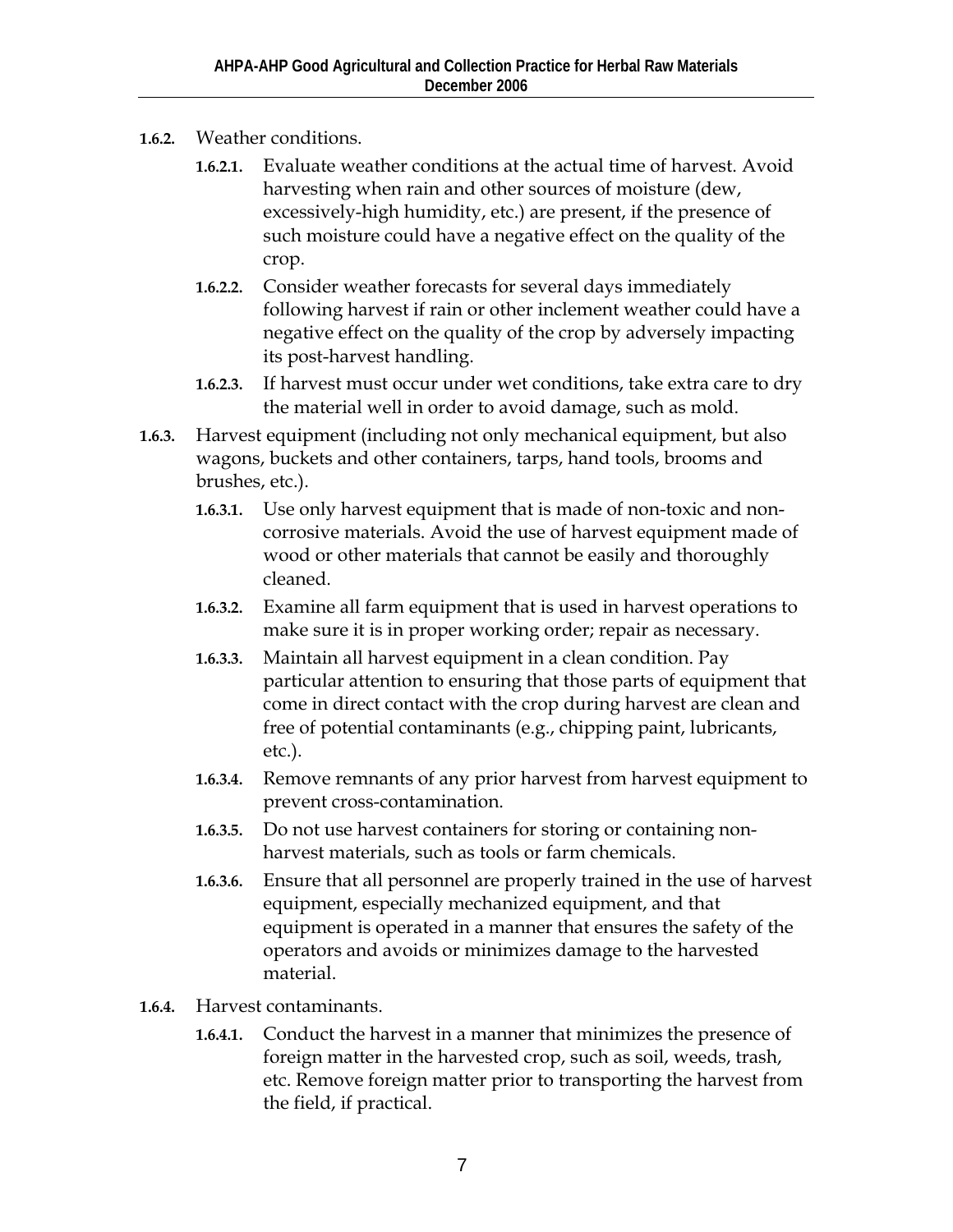- **1.6.4.2.** Examine the harvest carefully and remove damaged and/or degraded plant material. Also remove any weed species that may have been inadvertently collected with the harvested crop, with special attention to any local weed species that are toxic or potentially toxic.
- **1.6.4.3.** Protect the harvested crop from moisture to minimize growth of yeasts and molds.
- **1.6.4.4.** Protect the harvested crop from contact with birds, rodents, insects, and other animals, and from unnecessary exposure to the elements.
- **1.6.4.5.** Transfer the crop to an appropriate receiving station as soon as possible after harvest to prevent degradation of the crop.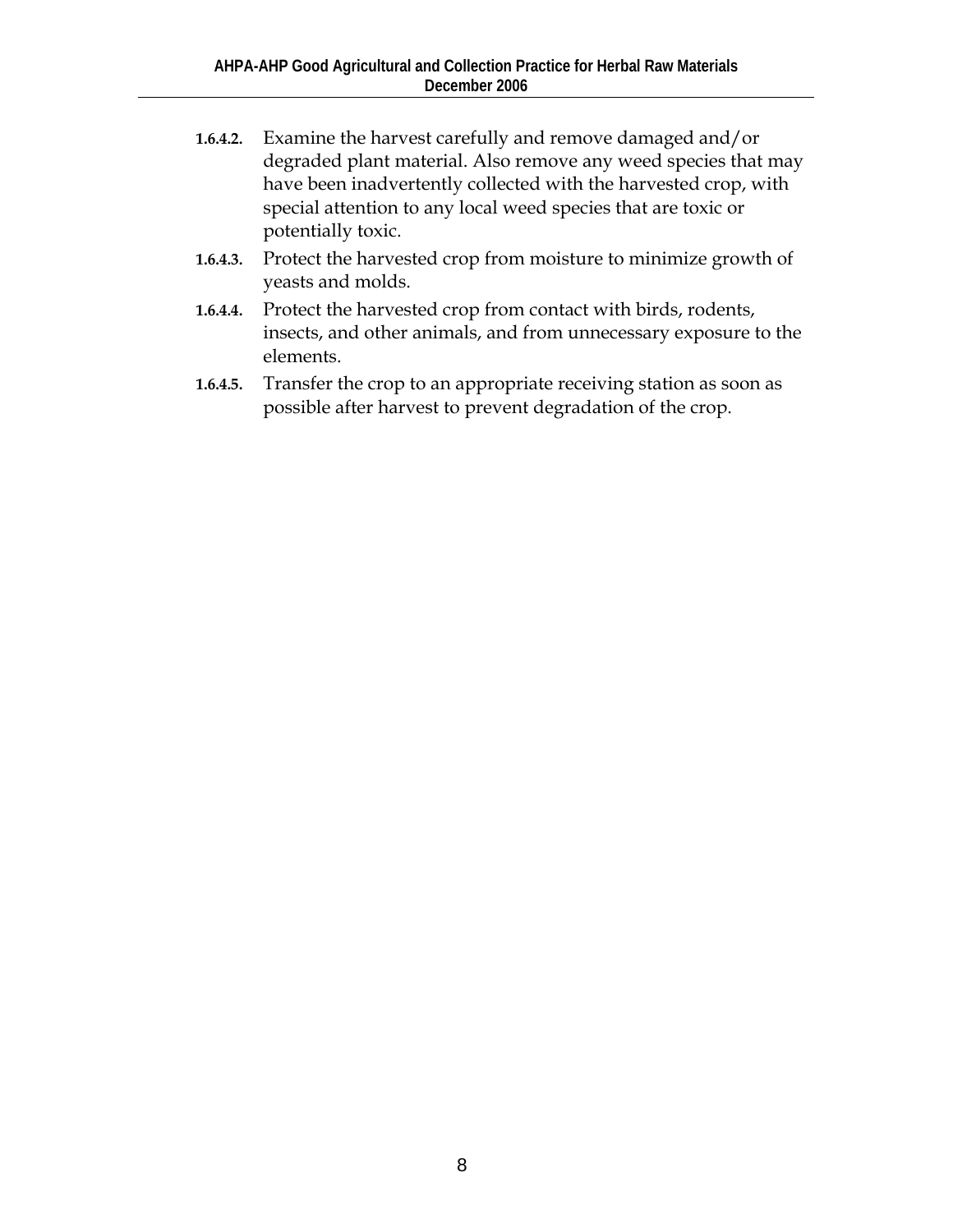# Part 2: Good Collection Practice

Many of the plants that are used in consumer products are produced by collectors who gather these products from woods, fields, seashores, and other habitats. Local customs from one country to another impose varying degrees of oversight and management of collectors. Only a few North American wild species are collected by organized groups of harvesters, as the norm here is for individual collectors to work independently.

Regardless of whether collectors operate individually or under some degree of supervision, good collection practice is essential for providing accurately identified and good quality botanical raw material from wild-harvest sources and for protecting the species from unsustainable harvest. The focus of this section is on assisting harvesters who gather raw material from native plant populations at the point of wild-collection. Guidance is provided on issues ranging from proper permits to plant identity, and outlines of some longestablished harvest practices are also included. Note that good practice for postharvest handling, for personnel, and for record-keeping and retention samples are addressed in separate sections of this GACP. Each of these issues must also be addressed by collectors of wild-harvested herbs to comply with good collection practice.

### 2.1 Permits and permission to collect

Whether wild harvest occurs on public or private property, the harvester must conform to rules established by federal, state and local governments, and by land managers and owners. The following actions should be completed in advance of harvest on public lands or entering private property.

- **2.1.1.** Public property.
	- **2.1.1.1.** If harvesting in a National Forest or National Grasslands, or on land controlled by the Bureau of Land Management, contact the appropriate office of the U.S. Forest Service and obtain a permit, if required, before harvesting. Remember that harvest of plants is not allowed in any National Park.
	- **2.1.1.2.** If harvesting on state-owned public lands,<sup>12</sup> contact the appropriate state office before harvesting. Note that some states do not allow plants to be collected on state-owned lands. Obtain a

 $\overline{a}$  $12$  The boundary of each coastal state extends for three miles seaward from its coastline. Most coastal states have policies that require permits for commercial harvest of seaweeds, and collectors of these plants must adhere to relevant state rules.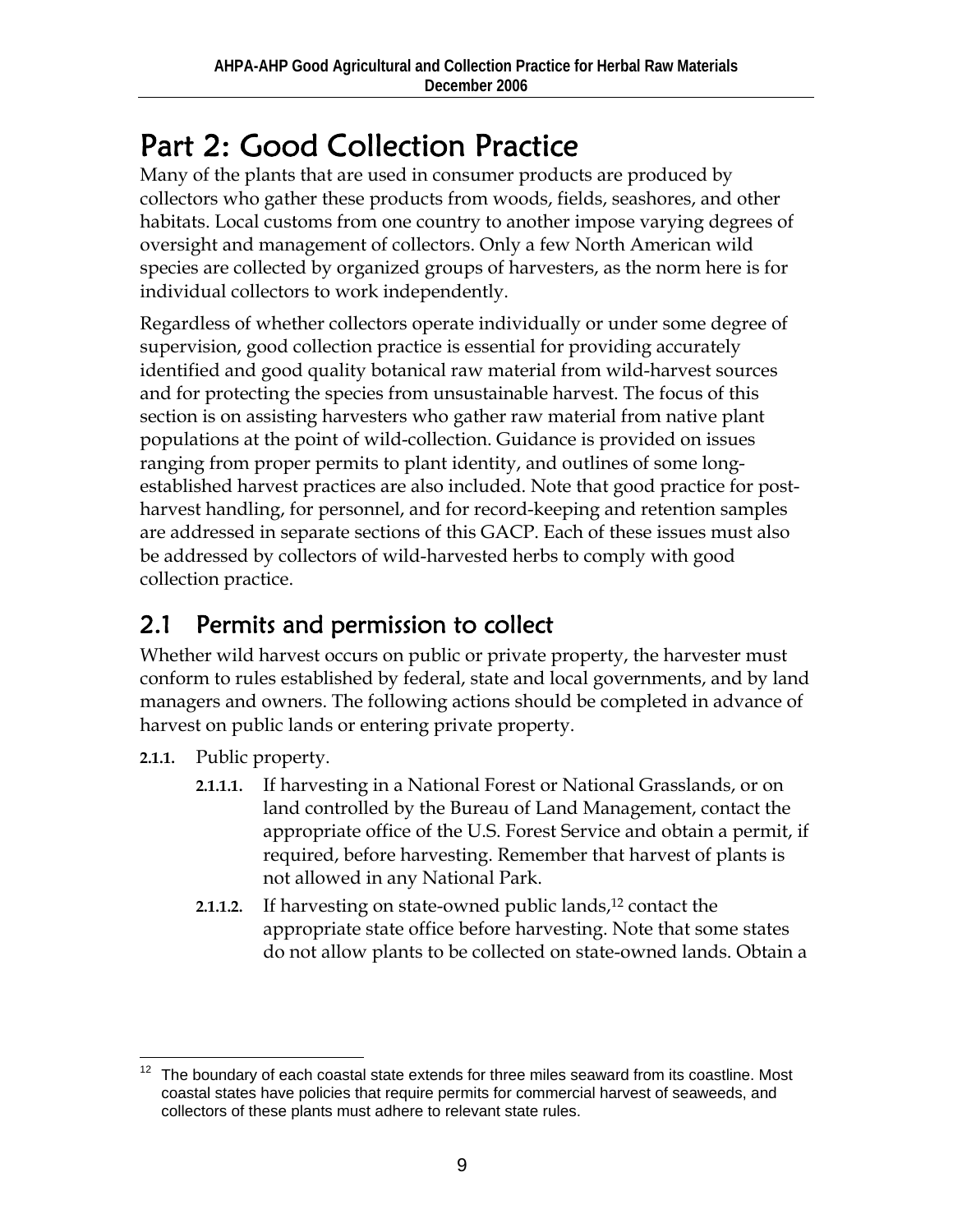state harvest license if collection occurs in a state where such a license is required for the harvest crop.13

- **2.1.1.3.** Follow all rules that apply to permitted harvests on public lands, including limits and seasonal requirements, if any; established restraints on harvests in camping areas and near trails and roadsides; requests for submission of harvest data; fee payment; and any other rules.
- **2.1.1.4.** Carry all required permits and licenses while collecting.
- **2.1.2.** Private property.
	- **2.1.2.1.** Obtain permission from the owner or owner's agent to enter and to harvest on any private property on which collection occurs.
	- **2.1.2.2.** Obtain permission in writing when state or local laws have established such a requirement.
	- **2.1.2.3.** Obtain a state harvest license if collection occurs in a state where such a license is required for the harvest crop.
	- **2.1.2.4.** Comply with any agreements that have been made with the owner or agent of private property on which collection occurs.
	- **2.1.2.5.** Carry a copy of applicable permissions when collecting.

#### 2.2 Site selection

While it is obvious that collectors should select harvest sites where the target plant can be readily found, it is just as important that sites be evaluated to ensure that the collected materials are likely to be of good quality and free of contamination from pollution and other negative environmental influences. Choice of collection site can impact marketability of the collected material. Adherence to the following steps will assist in making good decisions on site selection and in addressing buyers' requests for harvest information.

- **2.2.1.** Species habitat. Be aware of the normal habitat for the species and choose collection sites to target healthy stands of plants growing in their normal range.
- **2.2.2.** Site history.
	- **2.2.2.1.** Obtain information about prior use of the site, if any. Consider especially:
		- **2.2.2.1.1.** If the site has been recently under cultivation, determine what, if any, fertilizers and pesticides were used.

 $\overline{a}$  $13$  For example, a license is required to harvest wild American ginseng in Illinois or Wisconsin, whether collected on public or private land, and permits are needed to collect plant materials in National Forests where such collection is allowed.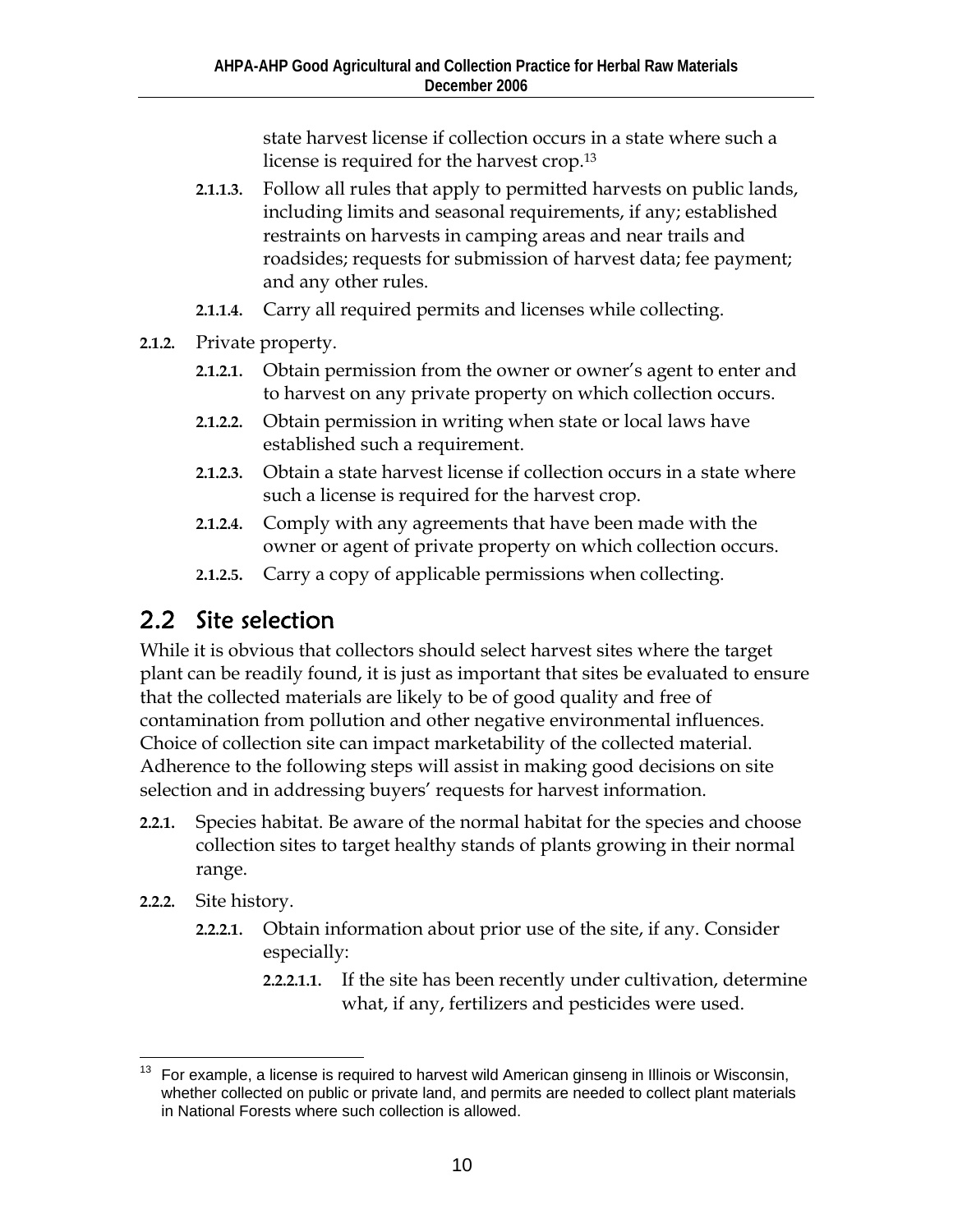- **2.2.2.1.2.** On state or federal property, determine whether any recent chemical applications have been made to control insects or invasive species, or for other management purposes.
- **2.2.2.1.3.** Consider soil tests prior to harvest on locations that have been the site of significant human activity, such as abandoned home sites, dumps or landfills, quarries, etc.
- **2.2.2.2.** Determine whether water sources at or near the site are potential sources of pollution (e.g., downstream from industrial facilities, mine tailings, parking lots, golf courses, underground storage tanks, etc.).
- **2.2.2.3.** Be aware of any buried utilities that are present at the site.
- **2.2.2.4.** Consider the information compiled in evaluating a site history, and refrain from harvesting if there is any history that indicates that the site may harbor environmental hazards.
- **2.2.3.** Proximity to features of concern.
	- **2.2.3.1.** Do not harvest in close proximity to roads or to railroad rights-of way.
	- **2.2.3.2.** Do not harvest under above-ground power lines if the buyer has specified a concern about such locations.

#### 2.3 Collection equipment

Equipment used in harvesting of wild-harvested crops (including mechanical equipment, buckets and other containers, tarps, hand tools, brooms and brushes, etc.) must be suitable for its purpose, properly maintained, and clean. The following factors are relevant to collection equipment:

- **2.3.1** Materials. Use only equipment that is made of non-toxic and noncorrosive materials. Avoid the use of equipment made of wood or other materials that cannot be easily and thoroughly cleaned.
- **2.3.2** Maintenance. Examine all equipment used in collection operations and maintain in proper working order; repair as necessary.
- **2.3.3** Cleanliness. Maintain all collection equipment in clean condition. Pay particular attention to ensuring that those parts of equipment that come in direct contact with the crop during collection are clean and free of potential contaminants (e.g., chipping paint, lubricants, etc.).
- **2.3.4** Absence of cross-contamination. Remove remnants of any prior harvest from harvest equipment to prevent cross-contamination.
- **2.3.5** Dedicated storage containers. Do not use collection containers for storing or containing non-plant materials, such as tools or chemicals.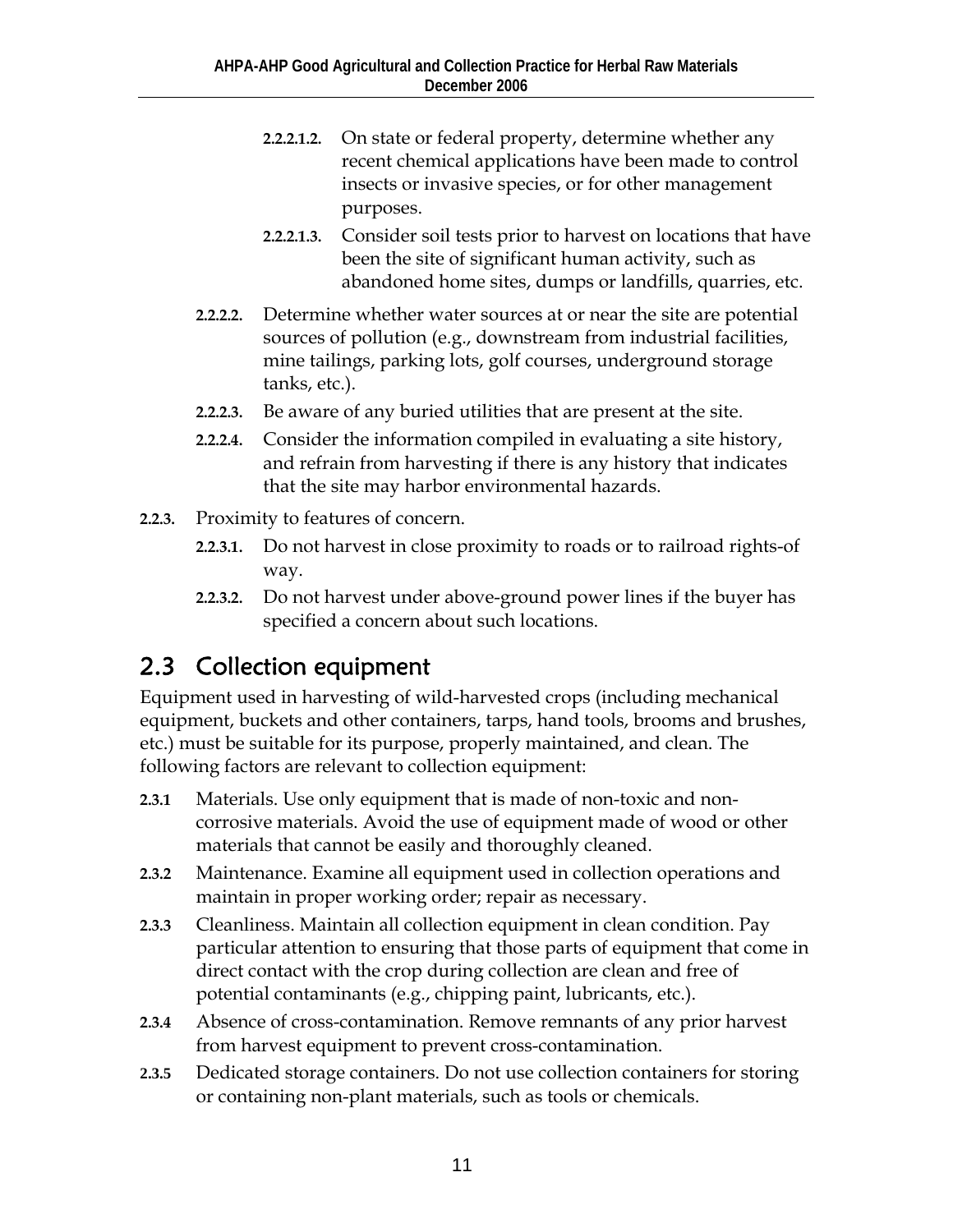**2.3.6** Training. Ensure that all personnel are properly trained in the use of the collection equipment, especially mechanized equipment, and that equipment is operated in a manner that ensures the safety of the operators and avoids or minimizes damage to the collected material.

#### 2.4 Identification

Wild plant harvesters must have sufficient training and experience to ensure that all harvested plants are correctly identified, and they must limit their harvest to plants that they can positively identify. The necessary knowledge can be obtained from other experienced harvesters, in a classroom setting, or with information provided from authoritative references, such as a local flora. Also, buying agents who purchase collected materials are often a good source of information on identification of plants and plant materials. While this document is not a substitute for training on plant identification, the following practices will assist collectors to accurately identify harvested wild materials.14 Whenever necessary, engage the services of a qualified botanist or taxonomist who has the requisite skills for providing positive identification of the harvested species.

- **2.4.1.** Training and experience. Obtain sufficient training from knowledgeable experts and/or sufficient experience from actual practice to ensure that all collected plant material is accurately identified to species, and to subspecies and/or variety if applicable.
- **2.4.2.** Use of local floras. Collect a sample of the flowering plant and use a local or regional flora to identify the plant by determining that it conforms to its key characteristics.
- **2.4.3.** Use of voucher specimens. Collect a sample of a flowering plant and ensure positive identification by comparison with one or more voucher specimens that have been accurately identified by a qualified expert, and which can be found at herbaria located at local colleges or public gardens. Consider preparation of the sample as a new voucher specimen<sup>15</sup> to keep a record of harvest.
- **2.4.4.** Consideration of plant's life-phase. Positive identification to species of many, if not most plants can only be determined by floral or fruit

 $\overline{a}$ This is not meant to imply that all of these practices must be used for every collected lot of a wild-harvested species. Collectors must be positive of each plant's identification and should use whatever tools are appropriate to establish certain identification.

<sup>15</sup> The Appendix at the end of this document (pp. 31-32) provides succinct instructions for preparing voucher specimens. Other such guides can be found in *Good Practices for Plant Identification for the Herbal Industry* (2004), pp. 24-28 (http://www.saskherbspice.org/Good%20Practices%20for%20plant%20identification.pdf) and in the July 2004 draft standard operating procedure for "Collection of a Voucher Sample" under development by AOAC International (http://www.aoac.org/dietsupp6/Dietary-Supplement-web-site/SOPdraft.pdf).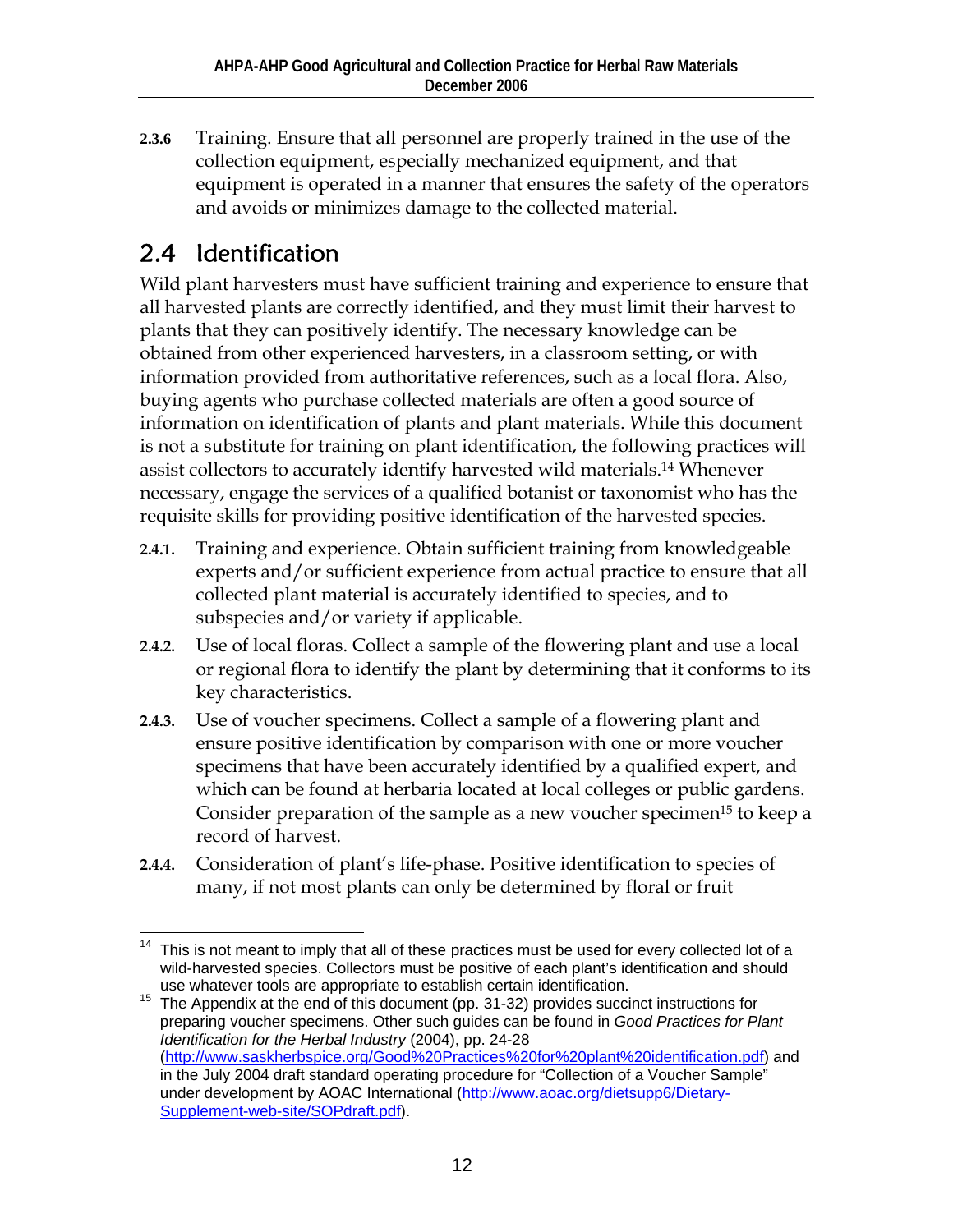structures, which may not be present at the time of collection. If collecting plants in a life-phase in which flowers and fruit are not present, ensure positive identification by one of the following:

- **2.4.4.1.** Determine positive identification from a flowering sample collected from the harvest population in a prior season, and conduct harvest in the previously identified population.
- **2.4.4.2.** Determine positive identification from plant parts other than flowers or fruit, if the harvested species bears non-floral or nonfruit characteristics that can be used to make such identification with absolute certainty.
- **2.4.5.** Substitutes and adulterants. Be aware of any local species that are known to be readily confused with the target species, and take additional care to exclude these from the harvest.16
- **2.4.6.** Positive identification. Any time that the identity of the collected material cannot be determined with absolute certainty, submit a sample to a knowledgeable expert for confirming identification.

#### 2.5 Sustainable harvest

Harvesters of wild plants must apply collection practices that address not only their need to gain economic benefits from the sale of wild-harvested plants, but that also make sure that each of the collected species survives. In addition to preserving plant populations, harvest practices must also minimize damage to the local habitat.

This document can not serve as a substitute for the experience gained by years of harvesting wild plants, or for the training that can be provided by a qualified and experienced collector. Collectors should be knowledgeable about each of the plants they harvest and should use collection practices that are appropriate to each species and collection area. To make sure that harvests minimize damage while enhancing the health of the collected species, collectors should follow any of the below-listed practices that are applicable.17

**2.5.1.** Endangered species. Do not collect plants that are listed as endangered under the U.S. Endangered Species Act<sup>18</sup> or that are listed on Appendix I

 $\overline{a}$  $16$  This is particularly relevant to potential substitutes that may be toxic. For example, the aerial parts of germander (*Teucrium chamaedrys*) have been reported to have been mixed in with

<sup>&</sup>lt;sup>17</sup> Note that the quidelines provided here may not be particularly relevant to the collection of

weedy or invasive species, where eradication may be viewed as a desired outcome.<br><sup>18</sup> This document is focused primarily on herbal raw materials produced in the United States. Collectors that harvest wild plants in other countries should be aware of the domestic status of these plants. For example, information on Canada's Species At Risk Act can be found at http://www.sararegistry.gc.ca/the\_act/HTML/Content\_e.cfm. Harvesters in Canada should be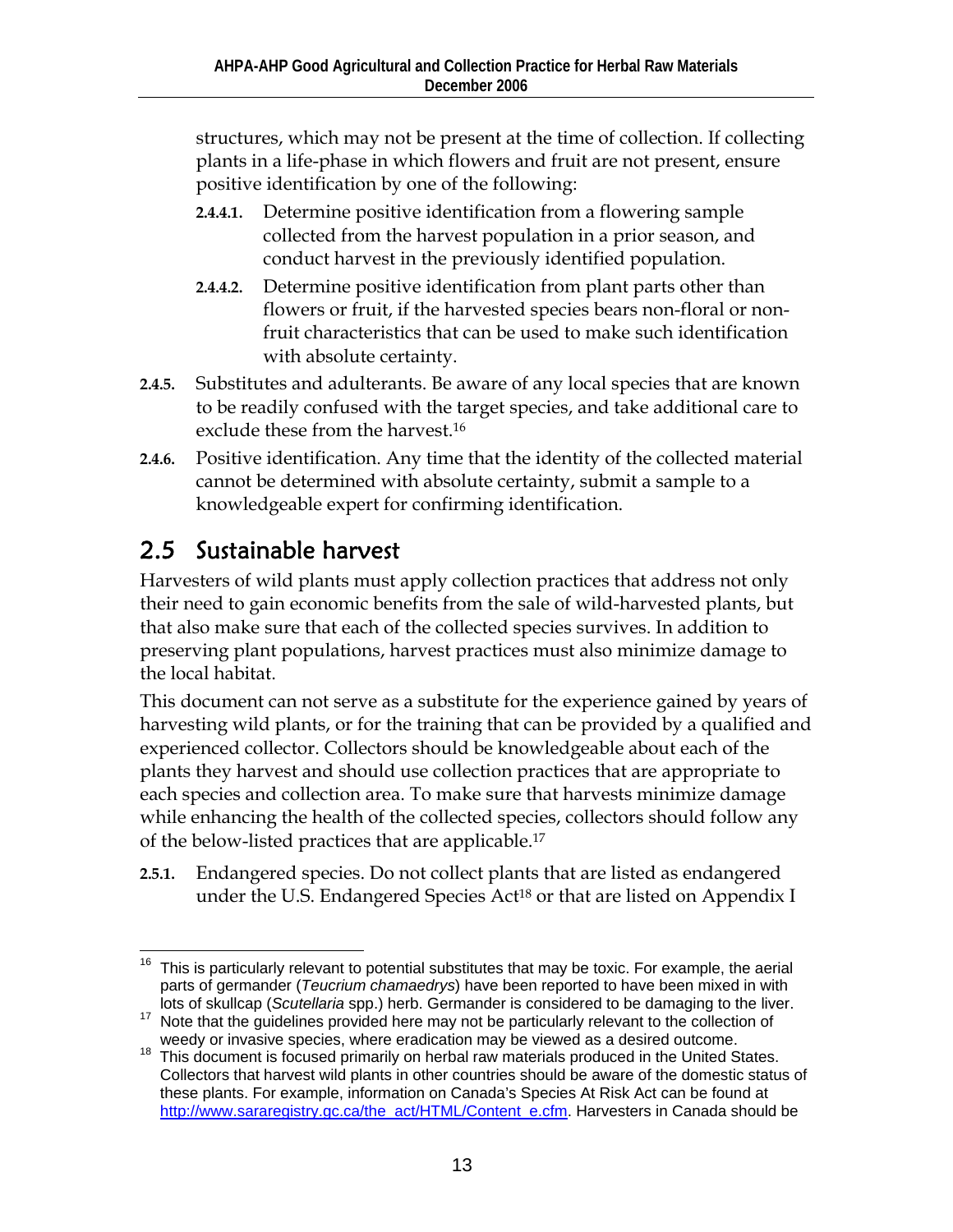of the Convention on International Trade in Endangered Species (CITES)19 or that are not allowed to be harvested under state regulations due to concerns about over-harvest.

- **2.5.2.** Abundance. Collect only from abundant stands of the harvest species. Avoid harvesting from stands where the plant is sparse or that are outside of the species' normal range. Refrain from harvesting in the same location as earlier harvests until the population is sufficiently reestablished.
- **2.5.3.** Maintaining population stability.
	- **2.5.3.1.** When harvesting reproductive plant parts that must be collected prior to seed maturation (e.g., flowers, fruit) do not take all of those plant parts from any plant population, but leave enough so that each population will be able to produce an adequate amount of seeds to sustain the population.
	- **2.5.3.2.** When harvesting other plant parts that do not remove the entire plant (e.g., leaves, seeds), leave enough of these in each plant population so that it will regenerate and prosper.
	- **2.5.3.3.** When harvesting leaves from trees or woody plants, refrain from excessive defoliation of any individual plant.
	- **2.5.3.4.** For harvests of barks from trees or shrubs:
		- **2.5.3.4.1.** Do not "girdle" trees by removing the bark all the way around the tree, unless the tree has been or is to be removed for other purposes, e.g., for timber harvest, or is otherwise to be destroyed.
		- **2.5.3.4.2.** Whenever possible and acceptable for meeting quality standards, harvest bark from branches of the tree rather than from its trunk.
		- **2.5.3.4.3.** Whenever possible and applicable to the particular species, prune trees and shrubs in a manner that encourages bark-producing growth, for example, by coppicing, which involves periodic cutting to encourage growth of suckers.20

aware of the regulations implementing this law and of the status of the plants that they collect

under those regulations.<br><sup>19</sup> There are no North American species listed on CITES Appendix I that are commonly in trade as ingredients in herbal products. Similarly, none of the common articles of trade are listed as endangered in the Endangered Species Act, although the Tennessee purple coneflower (*Echinacea tennesseensis*) is ESA listed. Inadvertent collection of this species must be avoided.

 $20$  A discussion of this practice as applied to cascara sagrada can be found on page 19 in Davidson, J, 1942, *The Cascara Tree in British Columbia*. This text is available online (thanks to Michael Moore) at: http://www.swsbm.com/Ephemera/Cascara\_Sagrada\_in\_BC.pdf.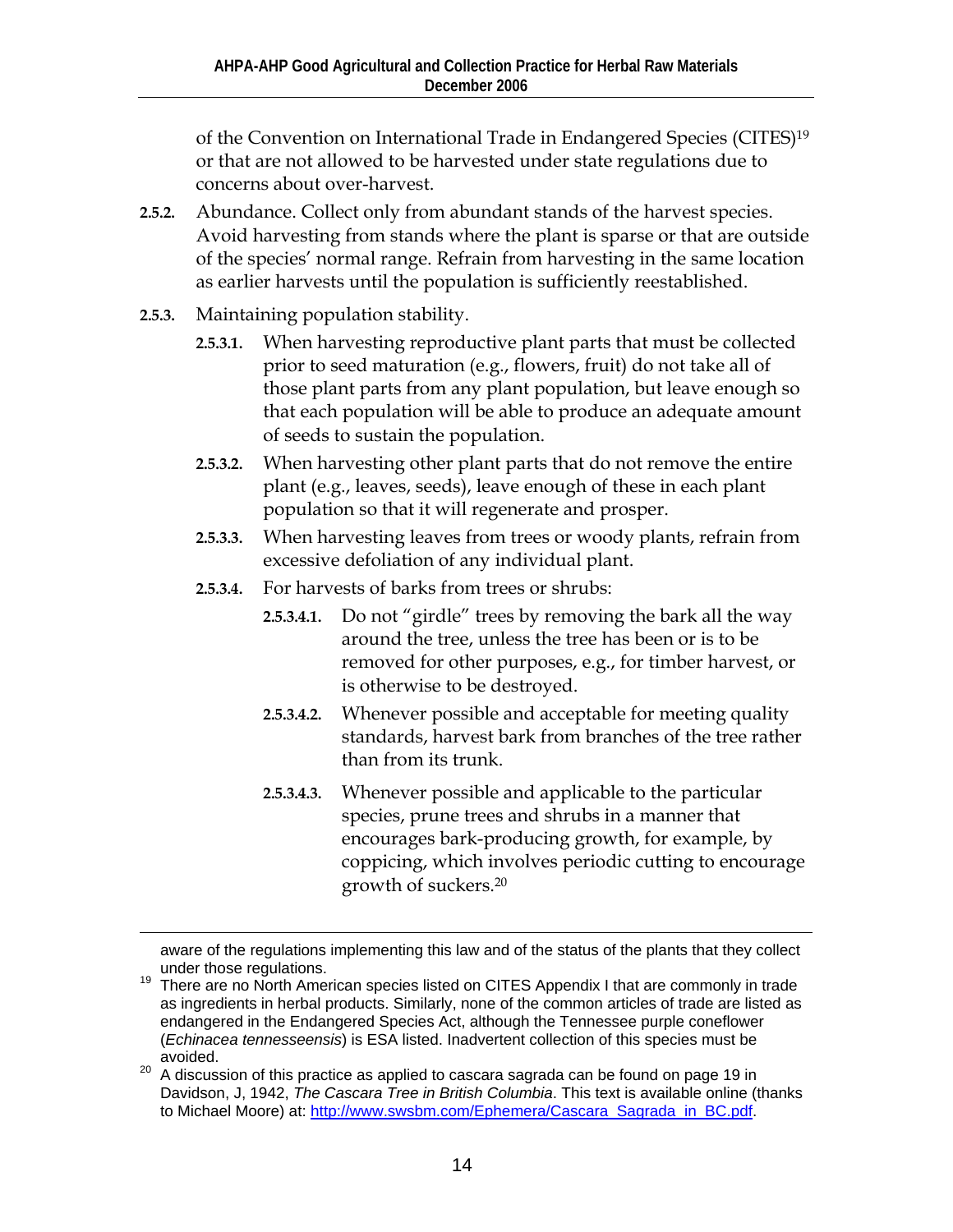- **2.5.3.4.4.** As necessary and appropriate, use a dressing that will protect the exposed portion of the tree from invasion of pathogens, rodents, or insects that may cause further damage to the plant.
- **2.5.3.5.** For harvests that involve taking the entire plant (e.g., roots):
	- **2.5.3.5.1.** Limit harvest in any population to leave a portion sufficient for regeneration of that population.
	- **2.5.3.5.2.** Harvest by thinning plants instead of collecting all of the plants along the margins or in one particular part of a colony.
	- **2.5.3.5.3.** Harvest only after the fruit has ripened and the seed has been released if the species is seed propagated.
	- **2.5.3.5.4.** When harvesting roots of perennials:
		- **2.5.3.5.4.1.** Leave some plants from each life stage (seedling, juvenile, mature).
		- **2.5.3.5.4.2.** Collect only plants that are mature enough to have produced viable seed.
		- **2.5.3.5.4.3.** For species that can regenerate from portions of roots or root crowns, leave a portion of the root in the ground or replant whole or divided crowns, as appropriate.
- **2.5.4.** Propagation and regeneration.
	- **2.5.4.1.** Propagation by seed. Plant seeds of collected species that reproduce sexually in a suitable environment.
	- **2.5.4.2.** Asexual propagation. Plant whole or divided root crowns, as appropriate, or prepare other asexual propagation material and plant in a suitable environment.
	- **2.5.4.3.** Pruning. Consider pruning of trees and woody plants to enhance leaf and flower (and therefore fruit and seed) production.
- **2.5.5.** Habitat stewardship.
	- **2.5.5.1.** Minimize habitat disruption. Avoid trampling of surrounding plants and use appropriate equipment for harvest. Take care to repair any unavoidable impacts (for example, by filling holes after digging roots).
	- **2.5.5.2.** Be aware of land-use and zoning activities in collection areas and provide input to community leaders to protect these habitats. Also, report any signs of trespassing, property damage or habitat loss in collection areas.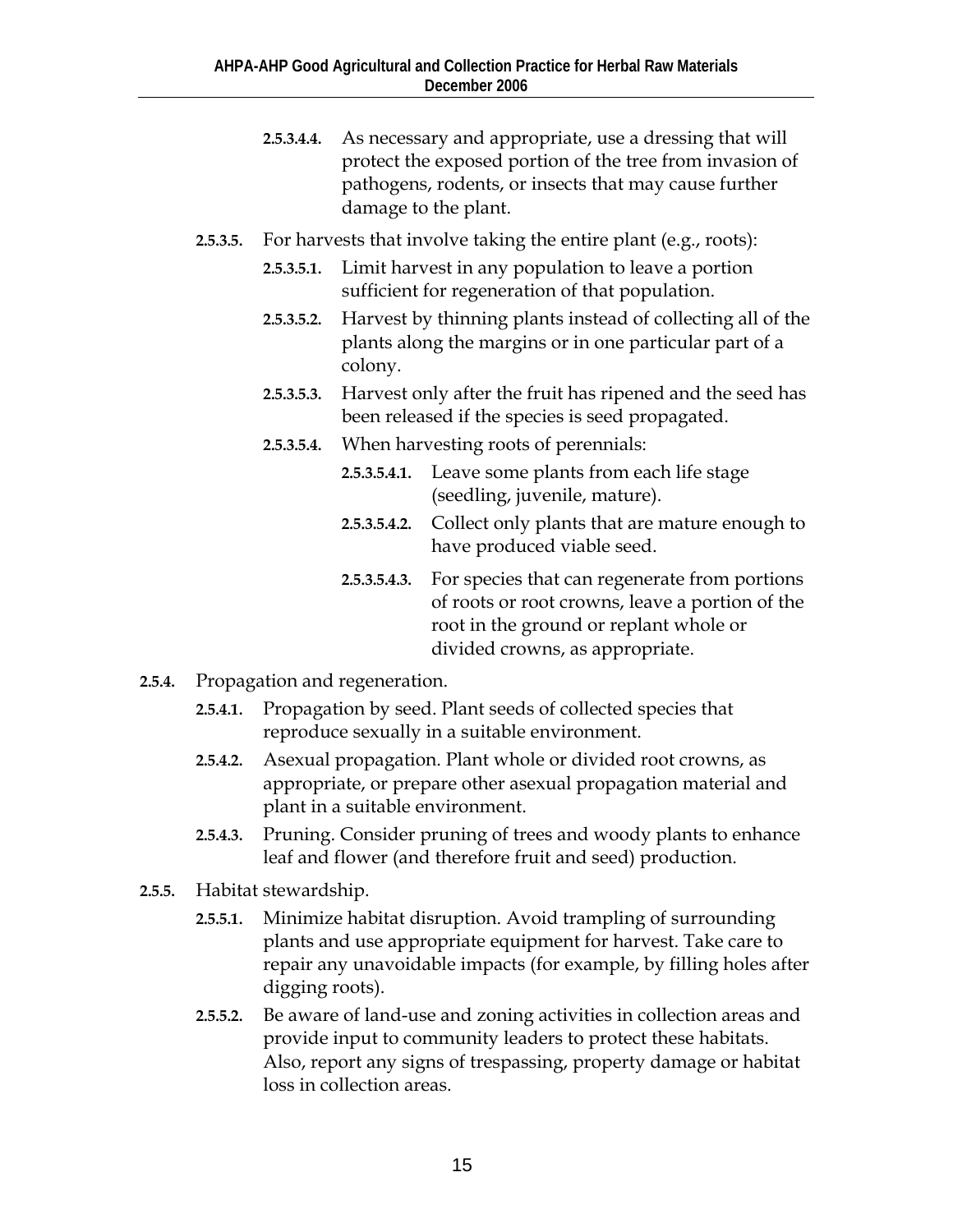#### 2.6 Timing and handling of harvest

Harvest season and harvest time are important factors in the collection of good quality wild plant material. In general and ideally, above-ground parts of plants should be collected early in the day but after any dew has evaporated, and in dry weather (though these time-of-day and weather restrictions are not relevant to barks). Listed below are additional guidelines to assist in determining the best time of year to harvest the various plant parts that come into trade. Keep in mind that these are only general in nature, and that actual seasons and life cycles for collecting any particular plant material may vary. Review harvest research that has been conducted to evaluate the optimal harvest times for some wildharvested plant materials in trade. Also, always take into account any harvest season specifications that have been set by the material's buyer.

Note that this discussion of timing of harvest must be considered in the context of the prior section on sustainable harvest. For example, while leaves and roots of annual plants should be collected prior to flowering to ensure good quality, this must be done in a manner that ensures that adequate seed production will follow collection in each harvested plant population in which harvest occurs.

Equally important to quality are the actual handling practices used at the time of and immediately following harvest. For example, dirt and other foreign matter (e.g., other plant parts, insects, bird nests, spider webs, lichens or fungi on barks, etc.) should be removed from harvested material simultaneous with collection, whenever feasible. Some guidance on more specific harvest handling factors is also included in this section.

- **2.6.1.** Leaves. Collect leaves from herbaceous plants before the plant flowers, unless otherwise specified. Collect tree leaves anytime during the growing season, except that leaves from some deciduous species must be harvested in a particular season to maximize desired constituents. Limit the proportion of discolored leaves in any leaf harvest to meet established specifications, if any. Handle leaf material that is rich in essential oils carefully to prevent bruising of the leaves that could result in essential oil degradation.
- **2.6.2.** Flowers. In general, harvest flowers (or if specified, flowering tops) when they have just opened or shortly enough afterwards to avoid any faded or brown blossoms. If harvest specifications require flower buds, collect these before the buds open. Encourage departure of insects from harvested flowers by shaking the material and by allowing it to sit for some time. Handle flowers carefully to prevent degradation, as these are generally more delicate than other plant materials. Handle flower material that is rich in essential oils carefully to prevent bruising that could result in essential oil degradation.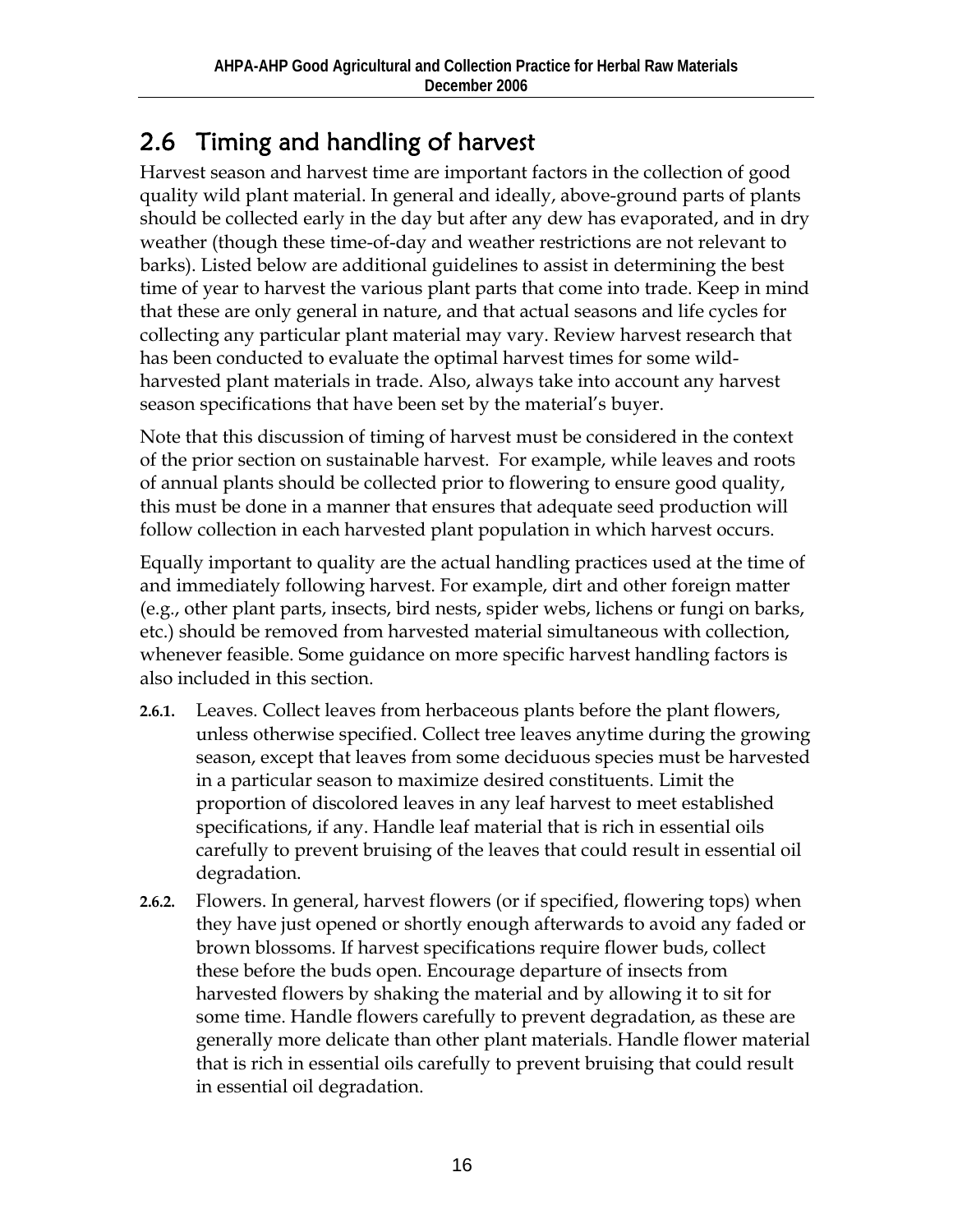- **2.6.3.** Fruits. Harvest fruits when they are mature and ripe, unless specifications require collection of immature fruit. Only collect unbruised fruits and handle the collected fruit in a manner than prevents bruising after harvest. If collection is done by shaking fruits from trees, collect onto a clean tarp to prevent direct contact with soil.
- **2.6.4.** Seeds. In general, harvest seeds just as they are ripening or when they, or the fruit in which they are contained, are fully ripe.
- **2.6.5.** Roots. Dig the roots of annual plants when the plants are well developed, but generally before flowering. Harvest roots of perennials late in the fall or early in the spring. Collect biennial roots in either the fall of the first year or spring of the second year. Handle root material that is rich in essential oils carefully to prevent bruising of the epidermis, where the oils typically reside, which could result in essential oil degradation.
- **2.6.6.** Barks. Harvest barks in the early spring, prior to any new growth, or in the late fall or winter.
- **2.6.7.** Saps and pitches. Collect tree saps and other exudates late in the winter or early in the spring. Leave a protective layer of sap or pitch to provide protection for the tree against infiltration by insects and pathogens.
- **2.6.8.** Whole plants. When collecting whole herbaceous plants, or the entire aerial parts of herbaceous plants, harvest prior to any visual decline in any of the plant parts. This is typically at the stage at which flowers are emerging.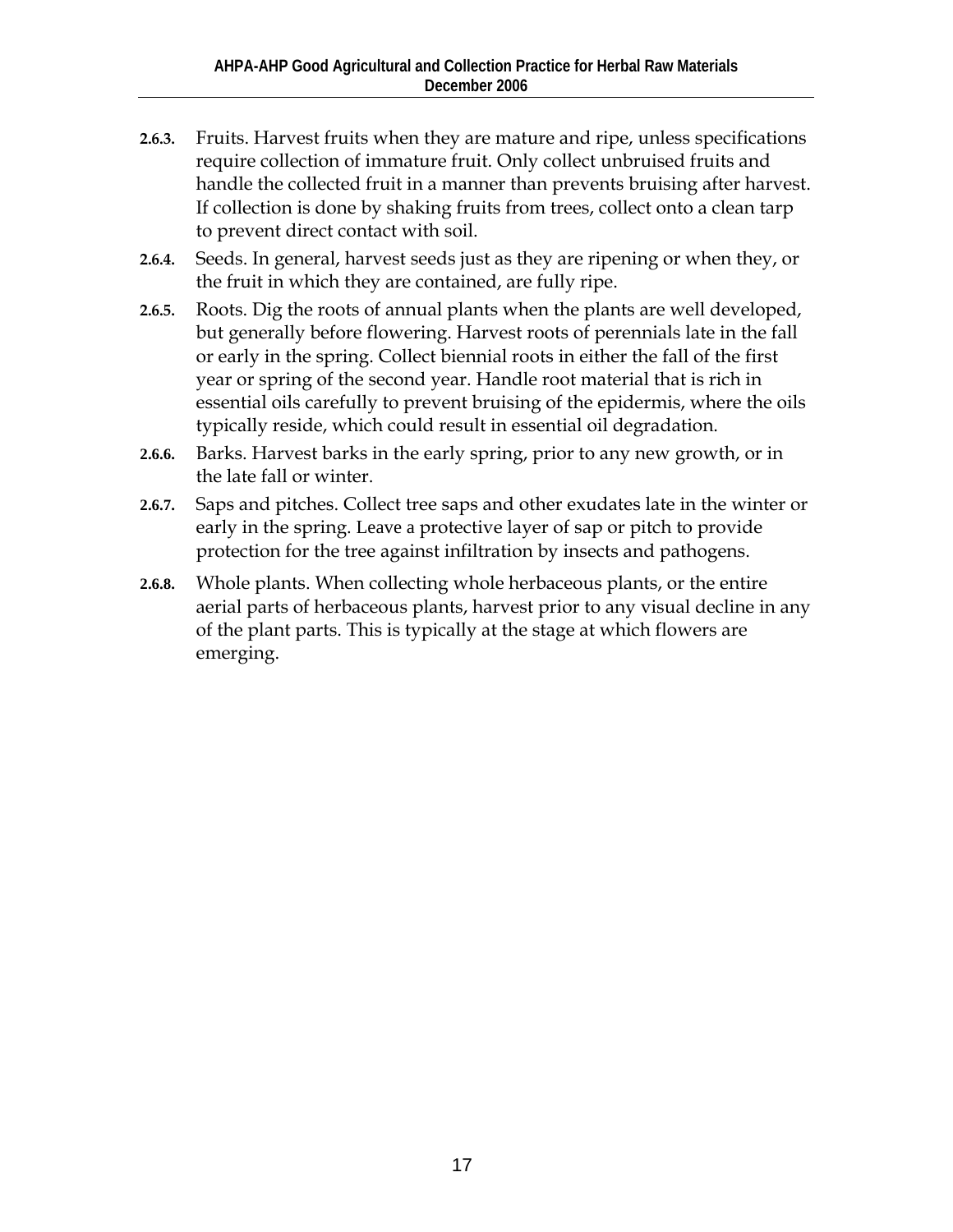## Part 3: Post-harvest handling

After an herb is harvested, whether as an agricultural product on a farm or as a wildcrafted material in a non-cultivated setting, the care with which the material is handled has a considerable impact on product quality. Immediate post-harvest practices must stabilize the harvest to prevent degradation of the fresh material, which is particularly vulnerable due to the naturally-occurring moisture content of plants. Later steps, such as washing, cutting, dehydrating, refrigerating or freezing, packaging, and storing, must also be properly undertaken so that product quality is preserved throughout the chain of custody, from the field to the point of manufacture.

In this section, several post-harvest handling issues are addressed. As has been stated elsewhere, these matters are relevant to both good agricultural practice and good collection practice. Also, note that good practice related to personnel, record-keeping and retention samples is addressed in separate sections of this GACP. Each of these issues must also be addressed in post-harvest operations to comply with good agricultural and collection practice.

#### 3.1 Handling during and immediately after harvest

At the time of actual harvest and immediately following harvest, the herbal crop must be handled, stored, and consolidated in a manner that ensures that the collected material does not degrade in transit. Threats to product quality include, among others, cross contamination from other crops and materials, insect or other infestation, product compaction, exposure to the elements, and temperature build-up and overheating. The following practices are relevant to the handling operations.

- **3.1.1.** Containers. Place all harvested materials in suitable containers. Harvest containers must be clean and must not have been used for storing nonharvest materials, such as tools or farm chemicals.
- **3.1.2.** Avoidance of compaction. Do not fill or stack sacks or other harvest containers to levels that will result in compacting of harvested materials.
- **3.1.3.** Protection from external sources of contamination. Protect the harvested material from contact with birds, rodents, insects, and other animals, and from exposure to the elements that can adversely affect the harvested material, such as excessive direct sunlight, rainfall, etc.
- **3.1.4.** Timing. Minimize the transit time from the point of harvest to the location used for consolidation and cleaning.
- **3.1.5.** Temperature and moisture control. Ensure that both the temperature and moisture of the harvested material is controlled throughout post-harvest handling as needed to prevent degradation. This can best be accomplished by minimizing transit time and by providing adequate air circulation,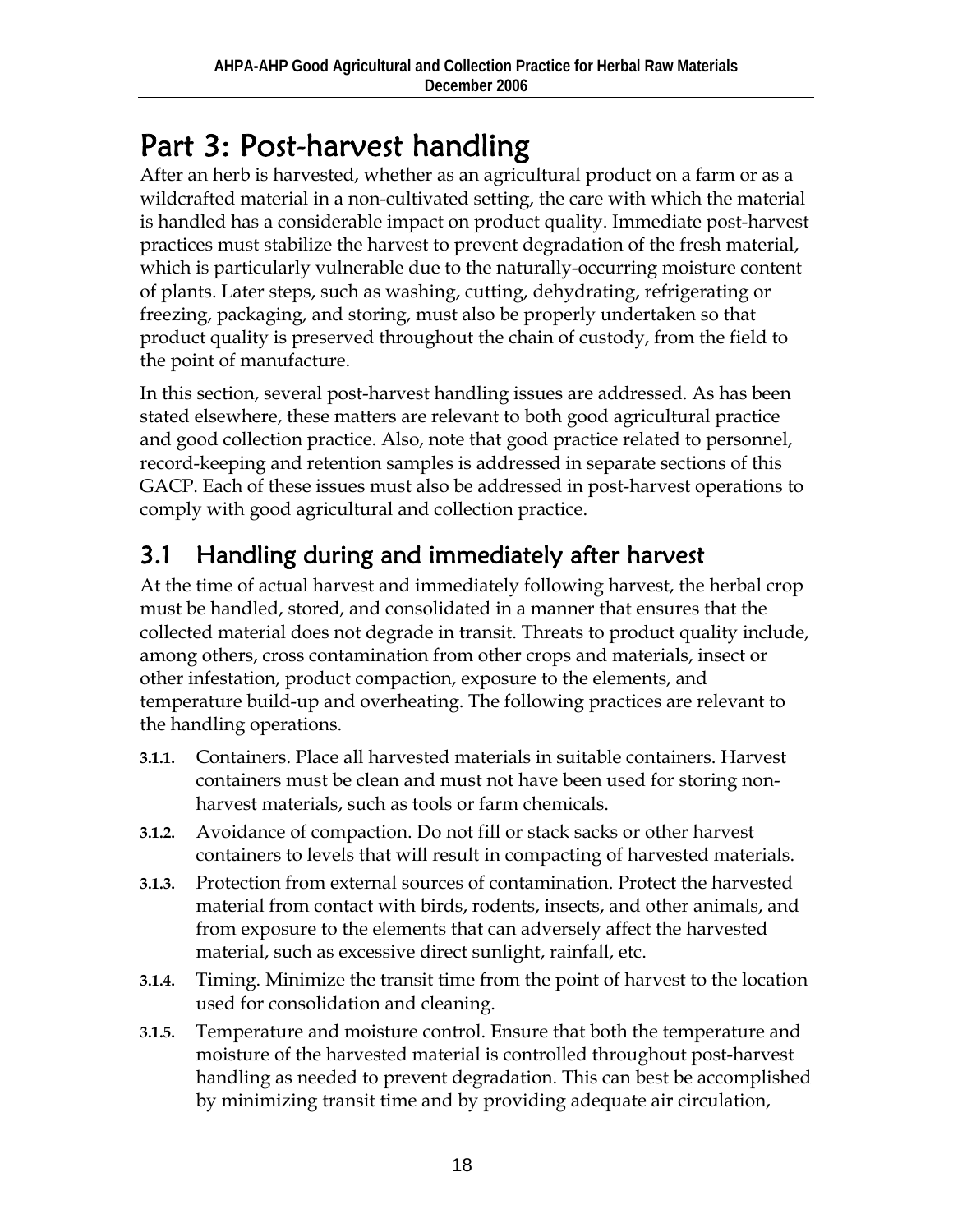though use of refrigeration, packing in dry ice, or other cooling steps may also be considered when needed and appropriate.

#### 3.2 Facilities

The buildings and facilities used in all post-harvest handling operations must be of suitable design and sound construction. Such facilities should meet the following standards at a minimum.

- **3.2.1.** Light. Design post-harvest handling facilities to provide sufficient space and light<sup>21</sup> to accomplish the operations undertaken in the facility.
- **3.2.2.** Pest control. Design, manage, and monitor post-harvest handling facilities to keep out pests, including insects, rodents, and other animals.
- **3.2.3.** Order and cleanliness. Design and maintain post-harvest handling facilities with sufficient order and cleanliness to prevent contamination of crops treated in these locations.

#### 3.3 Equipment

Each of the above sections have addressed the need for providing and maintaining equipment used in harvest and collection activities so that the equipment is adequate for the intended use, functions properly, and is clean. All of the same factors apply to equipment (including utensils) used in post-harvest handling, and the following points should be considered.

- **3.3.1.** Materials. Use only post-harvest handling equipment that is made of nontoxic corrosion-resistant materials that can be easily and thoroughly cleaned.
- **3.3.2.** Maintenance. Examine all equipment used in post-harvest handling operations and maintain in proper working order; repair as necessary.
- **3.3.3.** Cleanliness. Design and install post-harvest handling equipment in a manner that permits easy access for cleaning, and maintain all postharvest handling equipment in clean condition. Pay particular attention to ensuring that those parts of equipment that come in direct contact with the plant material are clean and free of potential contaminants (e.g., chipping paint, lubricants, etc.).
- **3.3.4.** Absence of cross-contamination. Clean all post-harvest handling equipment to remove remnants of any other material for which the equipment was used.

 $\overline{a}$ The WHO guidelines on good agricultural and collection practice identified in footnote number 5 provide specific minimum lighting recommendations of not less that 540 lux (one lux = one lumen per square meter) at all inspection points throughout a processing facility; not less than 220 lux in work rooms; and not less than 110 lux in other areas.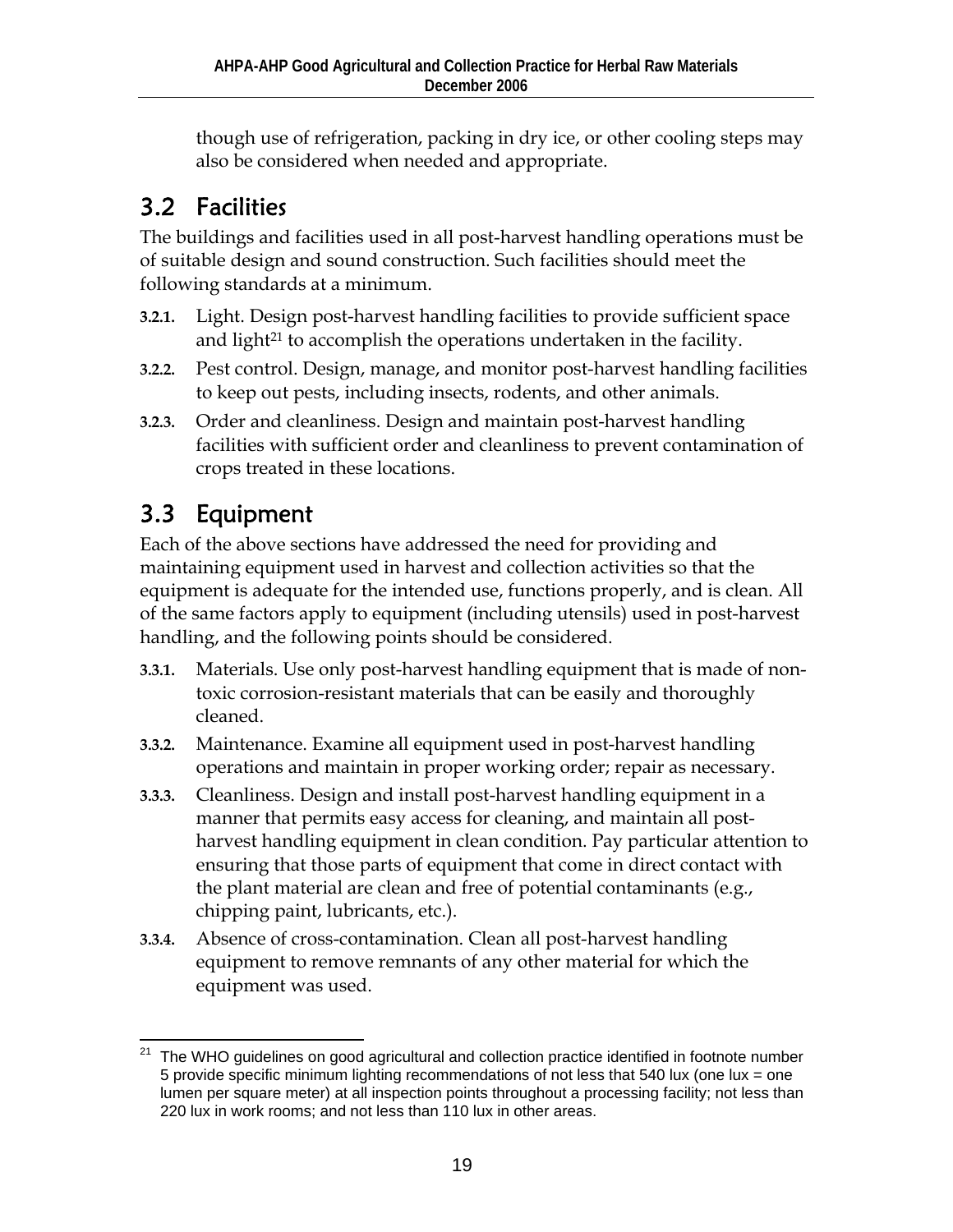- **3.3.5.** Dedicated containers. Do not re-use containers that are used for storing harvested materials at any post-harvest handling stage for any other storage purpose.
- **3.3.6.** Training. Ensure that all personnel are properly trained in the use of postharvest handling equipment, especially mechanized equipment, and that equipment is operated in a manner that ensures the safety of the operators and avoids or minimizes damage to the harvested material.

#### 3.4 Washing and cleaning

Many harvested materials, especially roots, need to be washed immediately after harvest to remove dirt and soil from the crop. Cleaning is also needed to remove any foreign matter that may have been inadvertently mixed in with the harvest. The following activities apply to all washing and cleaning operations.

- **3.4.1.** Water quality. Use only potable water for washing the harvested plant material.
- **3.4.2.** Facility design. Carry out washing operations in a facility designed to prevent build-up of mud and other possible sources of contamination.
- **3.4.3.** Drainage. Provide adequate drainage from the washing facility, sufficient to dispose of peak water usage. The drainage system must be designed to avoid contamination of potable water supplies.
- **3.4.4.** Drying. Arrange and handle washed harvest material in a manner that ensures adequate drying of the material.
- **3.4.5.** Removal of foreign matter. Inspect for and remove all visible foreign matter and sub-standard material. Foreign matter includes plant material from other species or from other parts of the harvested species; soil and rocks; insects and other animals; and wire, glass, paper, tools or tool parts, and other man-made objects. Sub-standard material includes, for example, discolored leaves or flowers; immature, overripe, or badly bruised fruits; or any other material that would cause the crop to fail to meet its specifications. Conduct the inspection for foreign matter and sub-standard material while the crop is sufficiently well displayed to allow for their ready visibility (e.g., on a conveyor, or spread out on tables, screens, or tarps).

#### 3.5 Special preparation

Certain crops require special attention to meet quality specifications. For example, in some species the outer bark is required to be removed (referred to as "rossing"), and some root crops require peeling to produce the desired product. Traditional preparation of herbs used in Ayurvedic or traditional Chinese medicine is also sometimes called for, and may include such actions as roasting, frying, steaming, fermenting, etc. Information about such preparation must be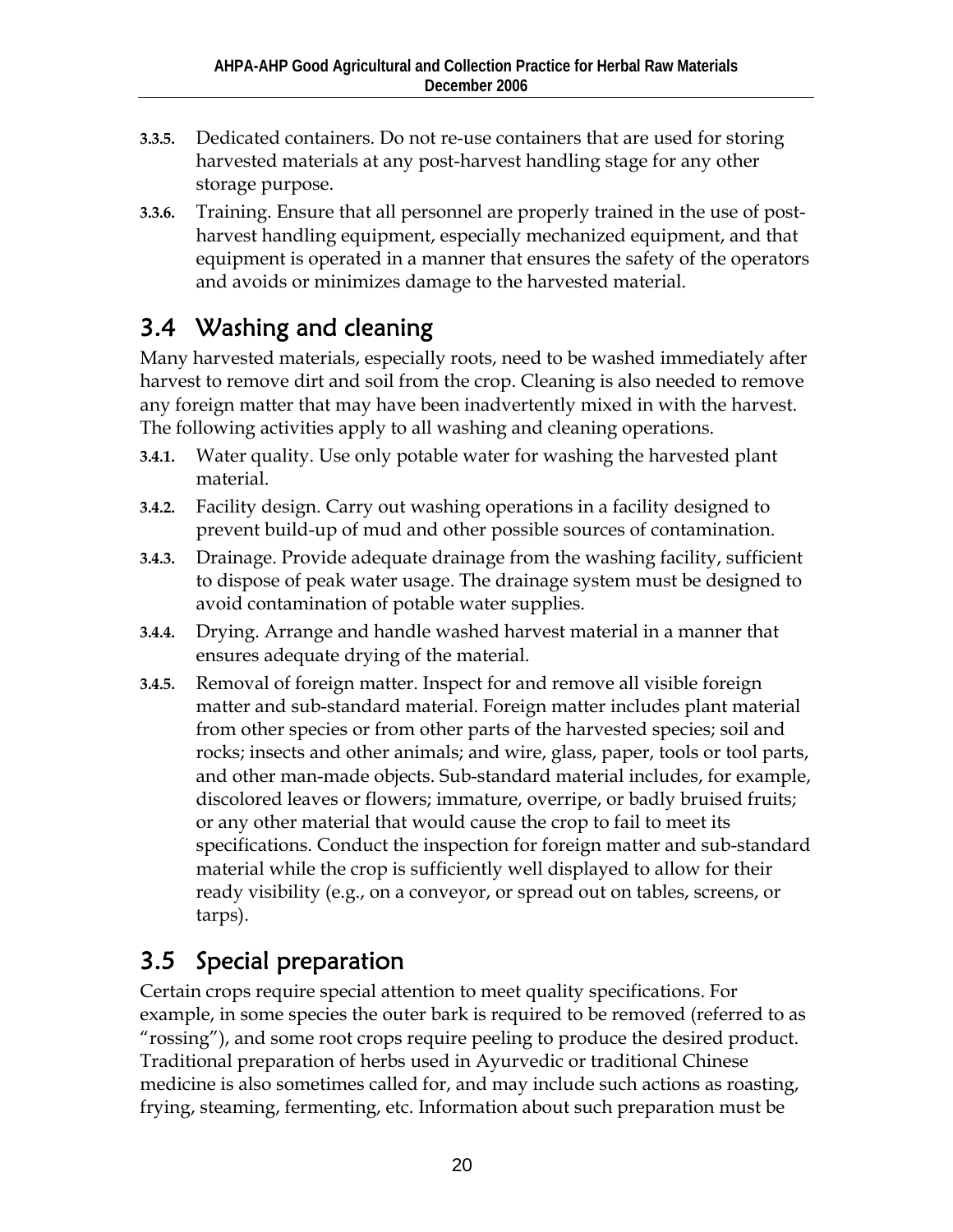obtained from knowledgeable sources and is beyond the scope of this document. Any such post-harvest preparation must be done in a manner than ensures that the prepared product meets specifications, and must be done by personnel with sufficient training and with appropriate equipment in a suitably clean environment.

### 3.6 Dehydration

Many of the plants that are grown or collected for use in herbal products must be properly dried prior to use, and drying of plant materials is often performed by the same individuals and companies that harvest the plants. Drying conditions can either preserve or degrade naturally occurring plant compounds and can greatly affect the quality of the traded material. Insufficient drying can result in microbial or mold growth, while either insufficient or excessive drying can result in compound degradation. Adherence to proper dehydration conditions is therefore an essential part of post-harvest handling operations.

- **3.6.1.** Timing. Conduct the dehydration process as quickly after harvest as is feasible.
- **3.6.2.** Sunlight and shade. As a general rule, flowers and leaves in which color preservation is important should be dried in the shade, unless otherwise specified. Direct sunlight may be utilized for drying when appropriate.
- **3.6.3.** Temperature control. The optimal drying temperature differs for various plants and plant parts, though, in general, an air temperature of 110° F (45° C) is appropriate for a wide range of herbal materials. Some plants, however, are particularly susceptible to excessive temperatures. Establish and maintain a temperature that is appropriate for the specific crop and do not allow the temperature in the drying facility or in the herbal material itself to rise above the temperature at which damage to the quality of the crop may occur.
- **3.6.4.** Cutting before drying. When drying large roots, slice, chop or split these in accordance with product specifications to ensure that they dry quickly and thoroughly.
- **3.6.5.** Air drying. Many operations conduct drying processes in open air, either outdoors or in enclosed areas, such as barns and sheds. These may rely entirely on ambient heat or may also, if indoors, use artificial heat. The following practices are essential to all such operations.
	- **3.6.5.1.** Design outdoor drying operations with sufficient covering over the dehydrating herbal material (e.g., a tarp or roof) to protect against contamination from birds and other flying animals. Also, establish procedures to rapidly provide cover in case of rain or other events that could interrupt the drying process or contaminate the in-process material.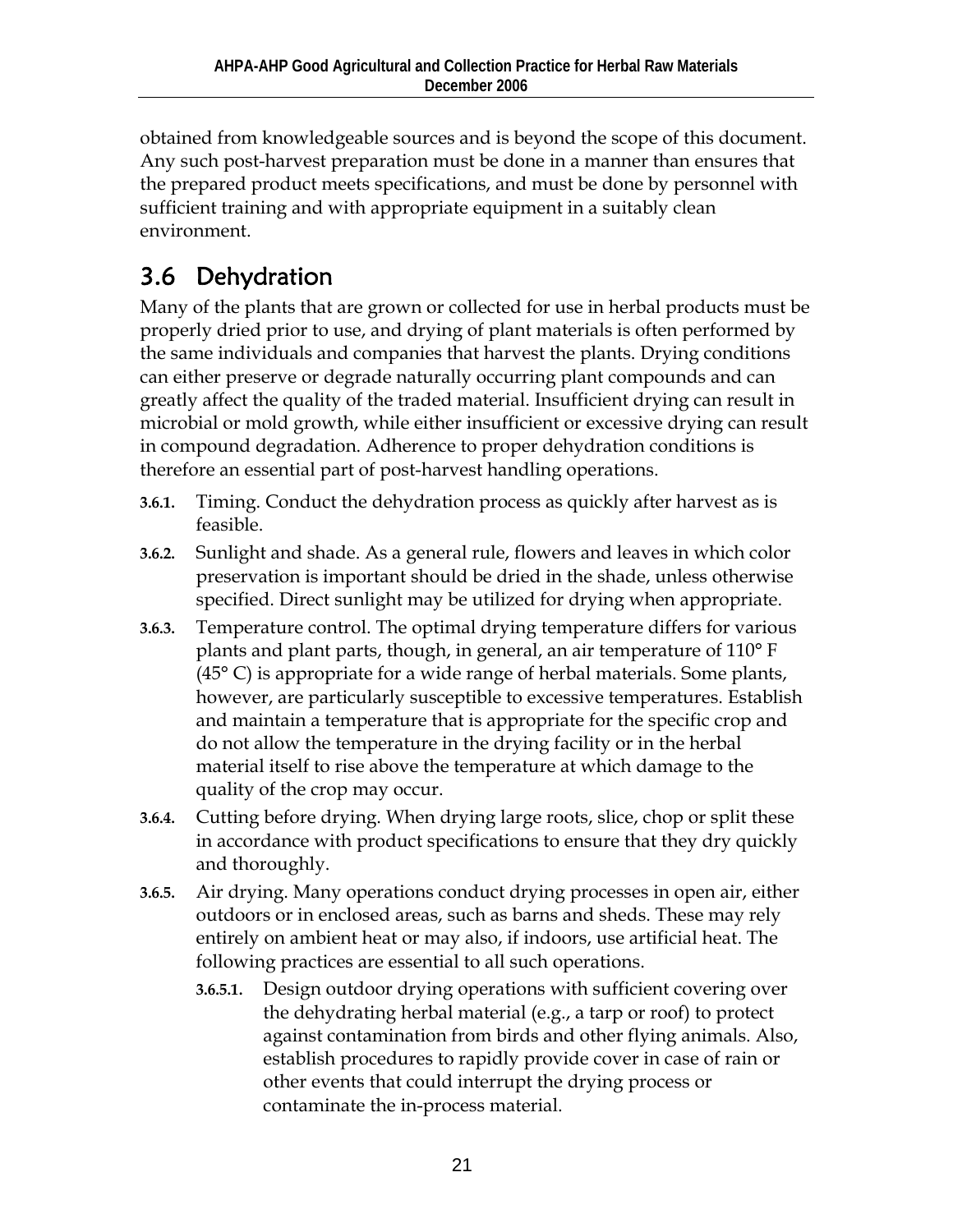- **3.6.5.2.** Design indoor drying operations to ensure that there is sufficient ventilation for airborne moisture to escape.
- **3.6.5.3.** In both outdoor and indoor settings, provide adequate air circulation throughout the drying area, for example by installing fans as needed or by monitoring natural air circulation.
- **3.6.5.4.** Place material to be dried in thin layers on clean food-grade surfaces that afford adequate air circulation.
- **3.6.5.5.** Carefully turn the dehydrating material as needed to facilitate rapid and complete drying.
- **3.6.5.6.** If heaters or other sources of artificially generated heat are used in the drying operation, provide adequate ventilation of the heating equipment, and use only fuels that will not result in hazardous combustion emissions coming into contact with the crop and thereby contaminating the material.
- **3.6.6.** Mechanical drying. If using mechanical drying equipment, such as belt, drum, rotary, or oven-tray dryers, follow all manufacturer instructions and established operating procedures to ensure that quality of the herbal material is maintained.
- **3.6.7.** Finished moisture content. Ensure that the moisture content of the material at the time that dehydration is completed is in conformity with the specifications for the crop. If a moisture specification is expressed quantitatively (e.g., 12 percent), use adequate analytical tools to accurately measure moisture content. Recommended moisture content of many plant materials and appropriate tests are provided in pharmacopoeial monographs.

#### 3.7 Cutting and milling

Plant material can be traded in a number of forms, including whole, chopped, cut and sifted, teabag cut, shredded, and powder. Cutting of plant materials can occur either before or after dehydration, while milling to powder is always undertaken after drying. Cutting and milling operations must be conducted with practices that ensure that the material's quality and purity is maintained.

- **3.7.1.** Timing. Conduct cutting and milling operations as close to the time of manufacture of finished products as is feasible, in order to reduce quality degradation that may be associated with storage of cut or powdered forms.
- **3.7.2.** Advance cleaning and preparation. Before conveying herbal materials into cutting or milling equipment, perform all necessary in-line cleaning and screening steps. These may include, for example, use of a de-stoner, a gravity separator, or a metal detector.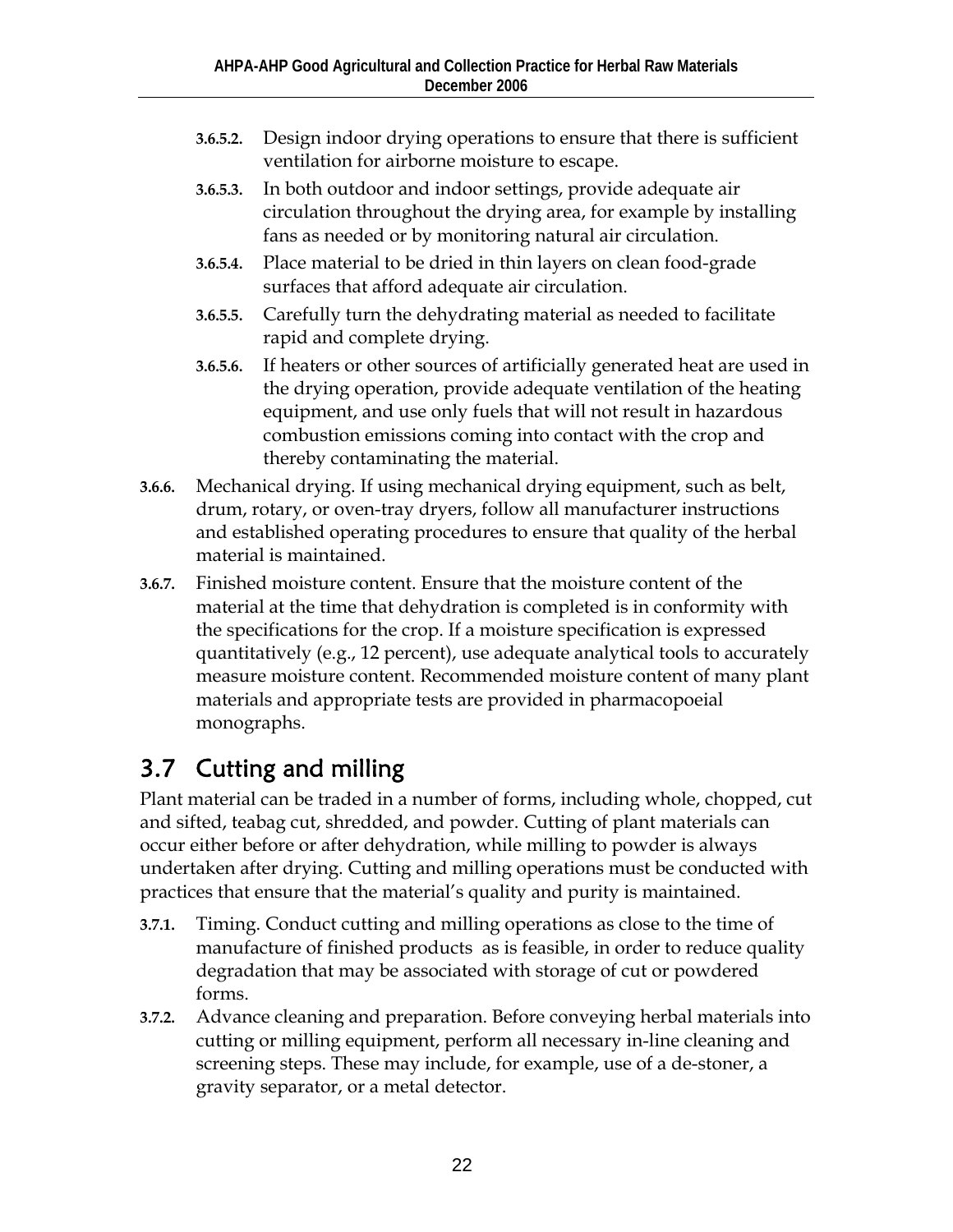- **3.7.3.** Protection of operators. Provide adequate ventilation in the cutting and milling facility to protect operators' health. Also provide any needed protective gear, such as breathing masks, eye protection, and ear plugs.
- **3.7.4.** Equipment maintenance. Maintain all cutting and milling equipment in clean and well-functioning condition.
- **3.7.5.** Absence of cross-contamination. Establish and follow procedures to adequately clean cutting and milling equipment that is used for more than one crop, to ensure that cross-contamination with other crops does not occur.
- **3.7.6.** Temperature control. Do not allow the temperature in milling equipment to rise above the temperature at which damage to the quality of the crop may occur.
- **3.7.7.** Size requirements. Ensure that the cut or milled product meets all established specifications with regard to particle size and length and density requirements.
- **3.7.8.** Retention samples. Take a retention sample, in a form that is sufficiently whole to allow for visible identification, of each lot of the herbal material before cutting or milling. Also take a retention sample of the cut or milled form, and store these related samples in a manner that maintains their correlation in the event that assurance of accurate identity needs to be reconfirmed at a later date. See Part 5 of this document for additional information on retention samples.

#### 3.8 Packaging and storage

The use of adequate packaging equipment and materials will affect the quality of packaged herbal crops, as will storage conditions. The following practices are relevant to packaging (including drums, boxes, bags and all other packaging) and storage operations for bulk herbs.

- **3.8.1.** Packaging materials. Use only food- or pharmaceutical-grade packaging materials. Do not reuse any packaging material, except that packaging material that includes recycled material is acceptable so long as the recycling process results in packaging material that maintains food-grade or pharmaceutical-grade status.
- **3.8.2.** Conformity to specifications. Use only packaging material that conforms to the product's packaging specifications, if any. For example, highvolatile-oil-containing herbs should be stored in non-plastic containers.
- **3.8.3.** Package labeling. Label all packages to identify the contents by the plant name (both by its common English name<sup>22</sup> and by its scientific binomial name); the part of the plant; the form of the material (e.g., "whole,"

<sup>22</sup> 22 If the species is listed in the American Herbal Products Association's *Herbs of Commerce, 2nd Edition,* the standardized common name in that reference should always be used.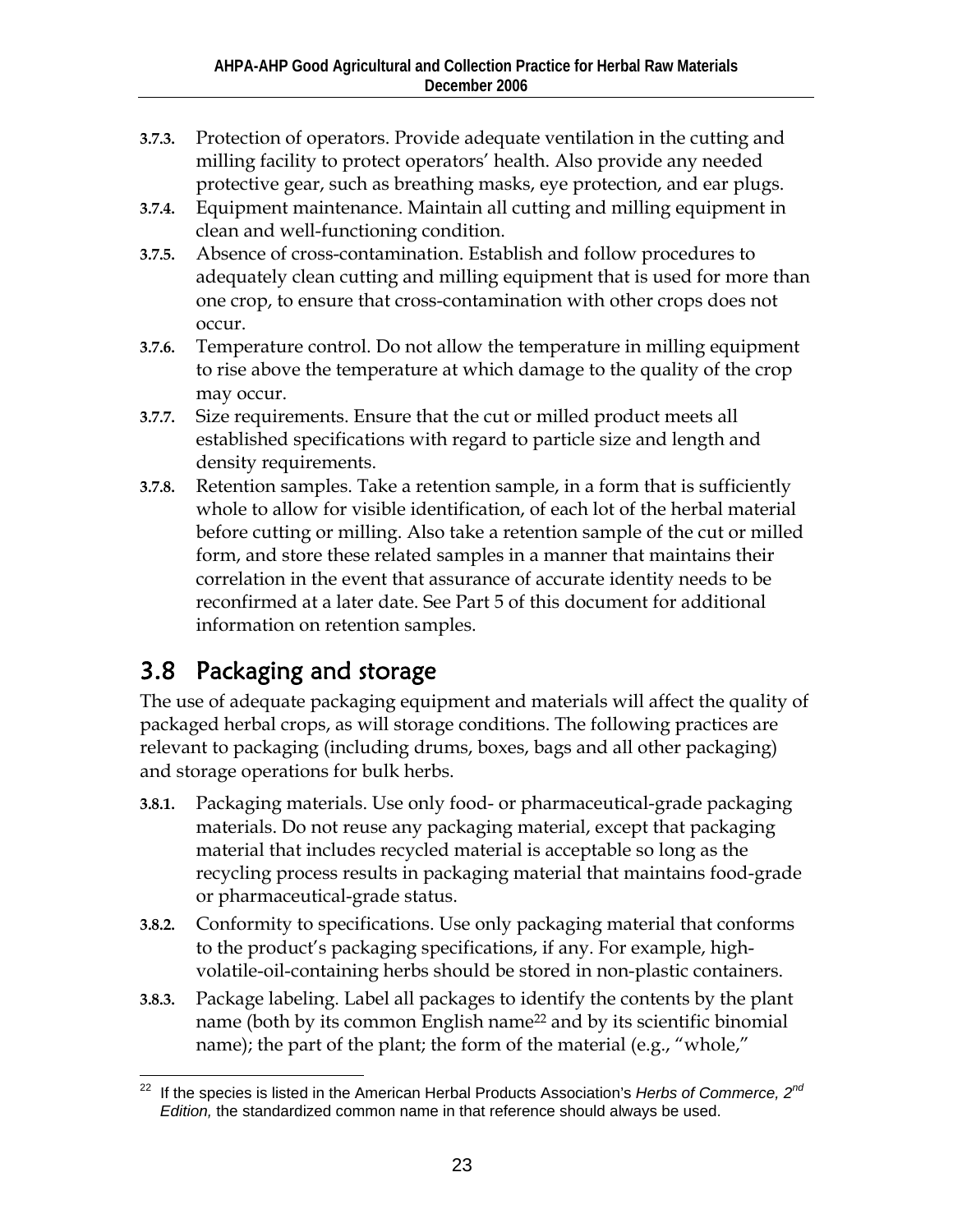"teabag cut," "powder," etc.); the name and contact information of the grower and/or the distributor; the country of harvest or collection; a date of production; the quantity by weight in the package; the item number (if any); the identity and quantity or proportion of any substances added to the material, if any (e.g., anticaking or flow agents used in a milling operation); and a lot number. Labels must be clearly printed, permanently affixed, and conform to any labeling regulations in the country in which the material was produced and in any countries to which it is intended to be shipped.

- **3.8.4.** Storage. Store packaged herbal crops in cool, dry areas away from direct sunlight and exterior walls and off the ground in containers that protect against excessive exposure to air, light, and moisture. Storage facilities should be dry, well ventilated, and have sufficient insulation or other temperature-control features to avoid extreme temperature fluctuations.
- **3.8.5.** Separation from non-food storage. Segregate packaged herbal materials in different areas from non-food items.
- **3.8.6.** Control of odor absorption. Segregate herbal materials that are high in essential oils so that other herbs do not inadvertently absorb their odors. For example, peppermint leaf should not be stored in close confinement with black tea leaf.

#### 3.9 Shipping

The quality of herbal materials must be maintained through the shipping procedures, and these must be designed and carried out to minimize damage and degradation.23

- **3.9.1.** Shipping containers. Ensure that shipping containers are suitable for transporting food- or pharmaceutical-grade products, as applicable, are clean and dry, and are designed to meet any special needs of the crop. For example, fresh material must be shipped in containers that provide adequate ventilation, while dehydrated plants must be packed in containers that will protect against moisture.
- **3.9.2.** Carriers. Ship herbal crop products via carriers that are suitable for transportation of food- or pharmaceutical-grade products, as applicable, with special emphasis on temperature control.
- **3.9.3.** Classification. Specify on bills of lading the accurate freight classifications or, for international shipments, the appropriate Harmonized Tariff System code.24

 $\overline{a}$ Herbal materials that are represented as conforming with various certifications (e.g., organic, biodynamic, or Kosher) must bear clearly stated shipping and handling instructions to prevent cross-contamination and invalidation of the certification. The details of such instructions are not addressed here and are the responsibility of companies shipping any such certified goods.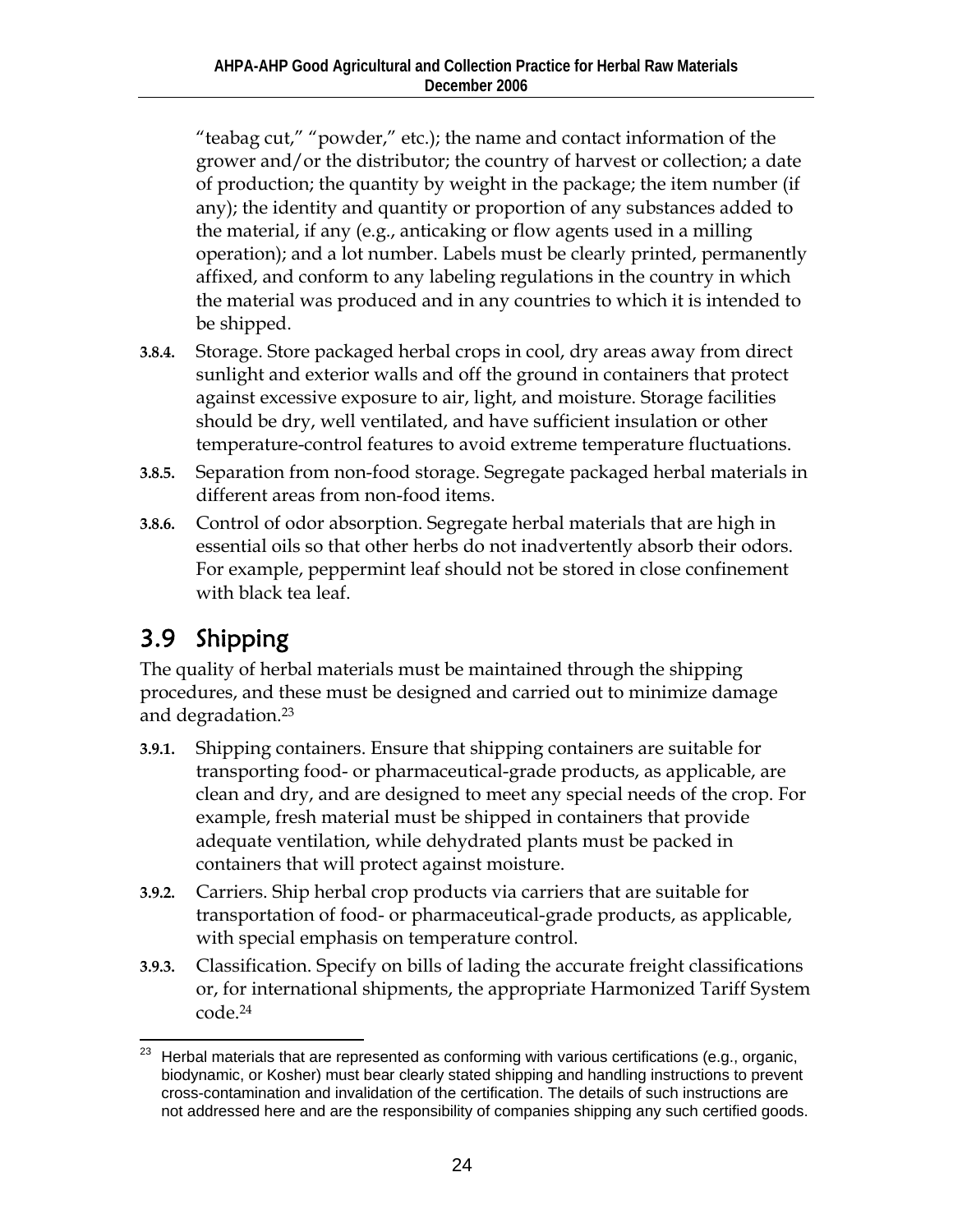### Part 4: Personnel

There are three primary areas related to good agricultural and collection practice over which growers and collectors of herbal plant materials must exercise some control of their personnel. These are training, safety and hygiene. Guidance for addressing these three personnel issues follows, and is relevant to all phases of growing, collecting and post-harvest handling.

#### 4.1 Training

- **4.1.1.** Relevance to tasks. Provide relevant and adequate training for all tasks undertaken by each individual involved in plant growing, collection, and post-harvest activities.
- **4.1.2.** Plant identification. Ensure that personnel responsible for plant identification have adequate training and experience to be certain in their identification of any species for which they are responsible.
- **4.1.3.** Hygiene. Provide personnel who handle herbal materials with appropriate training in proper hygienic practices with specific attention to preventing microbial contamination of handled crops.

#### 4.2 Safety

- **4.2.1.** Clothing. Ensure that personnel wear clothing and shoes that provide protection that is appropriate to the work environment.
- **4.2.2.** Protective gear. Provide additional protective gear as appropriate, such as face masks, eye coverings, ear plugs, gloves water-proof boots and raingear, etc.
- **4.2.3.** Environmental factors. Consider and establish procedures to protect personnel from environmental factors that are relevant to worker safety, such as extreme heat or cold, presence of noxious plants, insects, or animals in collection areas, work environments in which personnel may encounter excessive noise, dust or other factors related to specific operations, etc.
- **4.2.4.** Tools and equipment. Maintain all tools, equipment and vehicles used by personnel to ensure that these will be reasonably expected to be reliable and safe.

<sup>&</sup>lt;sup>24</sup> These can be found at http://www.census.gov/foreign-trade/schedules/b/2005/browsehtml.html.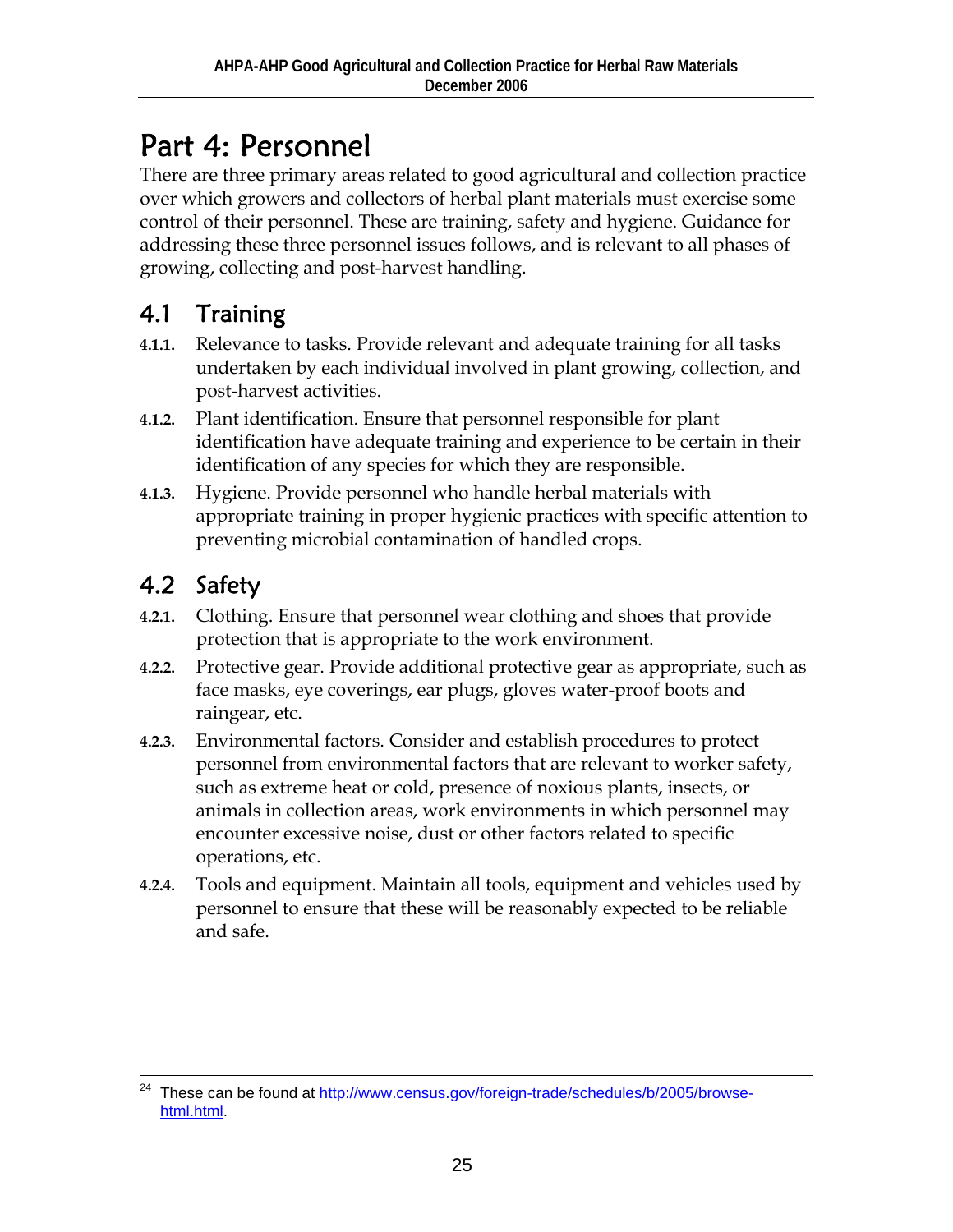#### 4.3 Hygiene

- **4.3.1.** Prevention of contamination. As noted in the training section above, provide personnel who handle herbal plant materials with adequate training in proper personal hygiene, with specific attention to preventing microbial contamination of handled crops.
- **4.3.2.** Toilet facilities. Provide toilets, hot running water and soap at postharvest handling facilities. Provide portable toilets at field locations as appropriate. Ensure that all such facilities are adequately stocked, for example with toilet paper and single-use paper towels; that they comply in number, location, installation, and function, including effluence, drainage, and sewage functions, with all relevant local, state, and federal regulations; and that they are maintained in a clean and functioning condition to ensure that herbal materials are protected from contamination due to personnel hygiene.
- **4.3.3.** Hand washing. Establish minimum hand washing requirements for washing with soap and hot water before beginning work, after using the bathroom, and after meal breaks. Place instructive signs in appropriate areas such as bathrooms, kitchens, and lunch areas, and in multiple languages as needed.
- **4.3.4.** Personnel health. Do not allow personnel to work in any handling operation if they are sick or if they have open wounds, sores or skin infections.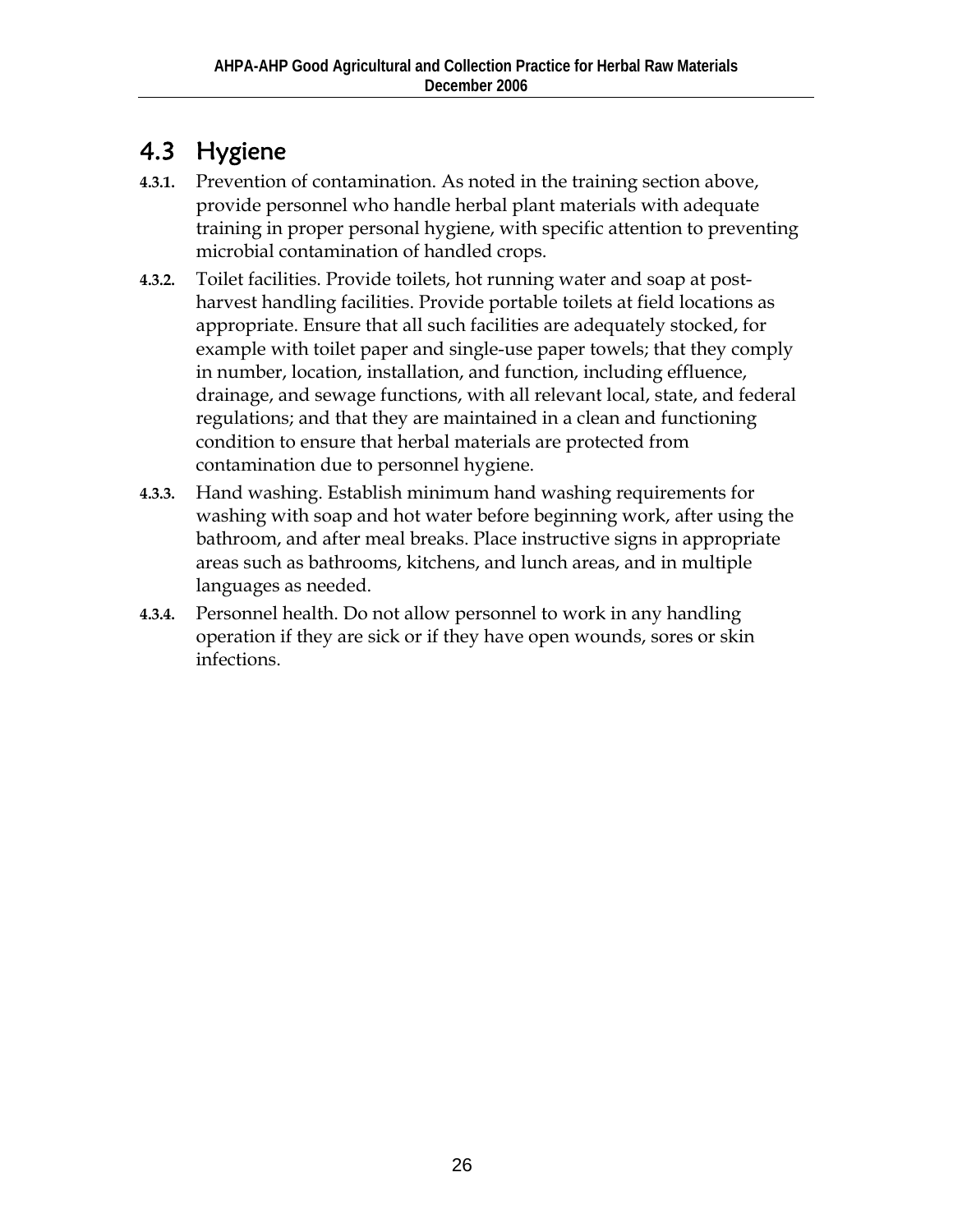# Part 5: Record-keeping and retention samples

An integral part of any good practice guideline is a focus on record-keeping. Accurate records must be prepared at every stage of cultivation, harvest, and post-harvest handling of herbal raw materials, as well as to adequately record relevant personnel issues. These records must also be maintained for a sufficient time to ensure that they are available should a need arise at a later time in any ingredient's distribution through subsequent channels of trade.

In addition, in order to facilitate any eventual need to trace back a specific herbal raw material to its source, retention samples should be taken and maintained for each lot of herbal material produced. Guidance for taking and maintaining retention samples is also included in this part.

#### 5.1 Record-keeping

Record-keeping. Make written and dated records for all of the below listed factors that apply to each grown, collected or handled crop. Maintain all such records for a period of not less than five years after the last shipment of any lot of the herbal crop.

- **5.1.1.** Agricultural crops. A harvest record should be prepared for each cultivated crop, consisting of any of the following that are relevant to the specific crop.
	- **5.1.1.1.** Identity and source of all propagation material, with sufficient specificity to ensure that the material conforms to all established standards and can be traced to its source. Make such records whether material is obtained from an off-site source or produced on-farm. If genetically modified propagation material is used, include a record of that fact in these records.
	- **5.1.1.2.** Any information about the crop site that may have relevance to either improving or damaging the crop or the site itself, and also a thorough history of prior uses of the crop site. Consider at a minimum all of the information identified in sections 1.2.3 and 1.2.4.
	- **5.1.1.3.** All fertilizers used on each agricultural crop and, if applicable, steps taken to monitor manure- or compost-based fertilizers for undesirable microbial pathogens and to monitor runoff from sites where composts are produced or stored.
	- **5.1.1.4.** Information about water sources and equipment used in irrigation systems, as well as records of all tests performed to monitor water supplies used in irrigation and any records that establish conformity to applicable irrigation regulations.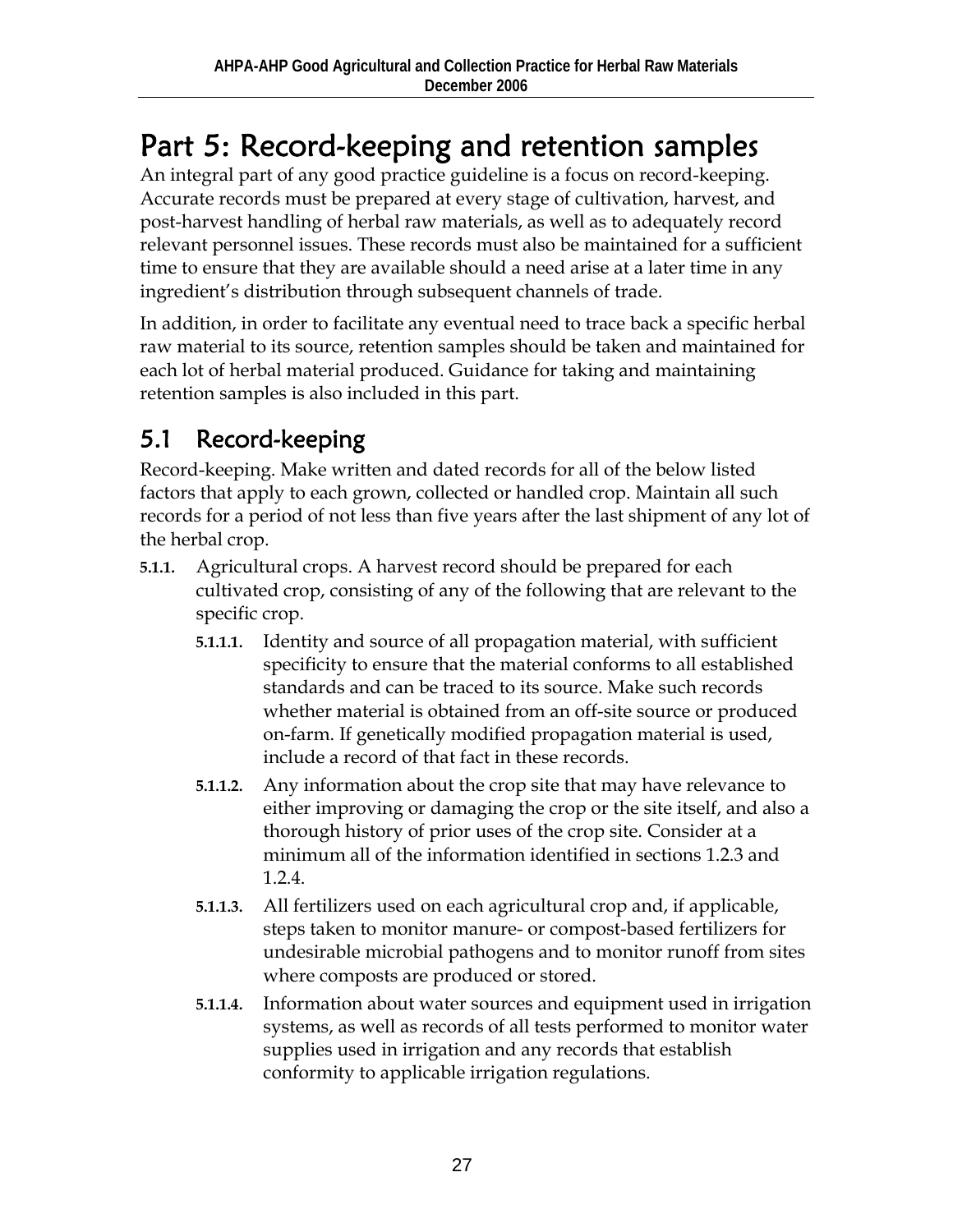- **5.1.1.5.** Steps taken to protect and maintain crops, including, at a minimum, a record of all pesticides, herbicides, insecticides, or fungicides used on each crop.
- **5.1.1.6.** Additional information consisting of, at a minimum, the quantity of the harvest; dates of planting and of harvest; a precise description of the agricultural site; the life-stage of the crop at the time of harvest; and other relevant crop conditions throughout its cultivation. A lot number or other identifying code should be assigned to each specific harvested crop.
- **5.1.2.** Wild-harvested crops. A collection record should be prepared for each wild-harvested crop, consisting of any of the following that are relevant to the specific collection.
	- **5.1.2.1.** Actual legal permits and licenses, as well as permissions obtained from property owners to harvest wild plants on public or private property.
	- **5.1.2.2.** Identification of collection sites, including a general description of the site; site location (if required by regulation or by buyers); site history; proximity to roadways; and other relevant information.
	- **5.1.2.3.** All steps taken to identify harvested wild plants. If a voucher specimen was prepared, include either the specimen itself, or the specimen's unique tracking or identification number and information about where the specimen is stored.
	- **5.1.2.4.** Information to show that each wild-harvested crop was collected in a manner that ensures the survival of the species. Include, for example, general information about the species' biology, life cycle, and reproductive strategy and specific information about each of the factors identified in Section 2.5 of this document (e.g., the plant's abundance in the collection areas; the plant's life-stage at the time of harvest; the proportion of plants harvested from each population; specific harvest practices; steps taken to promote propagation and regeneration; etc.).25
	- **5.1.2.5.** Additional information consisting of, at a minimum, the quantity of the harvest; the date of harvest; and the life-stage and other relevant conditions of the collected material. A lot number or

 $\overline{a}$ 25 The current draft (June 2006) of the ICCS-MAP document identified in our acknowledgements provides a useful template, especially in its "Annex 1" on pages 15-26, to articulate all of the factors that can be considered in evaluating the sustainability of any wild-harvested species. Collectors should pay particular attention to those factors relevant to the collection manager's methods of control to address each of the listed criteria. The document can be found at http://www.floraweb.de/proxy/floraweb/MAP-pro/draft\_3.pdf.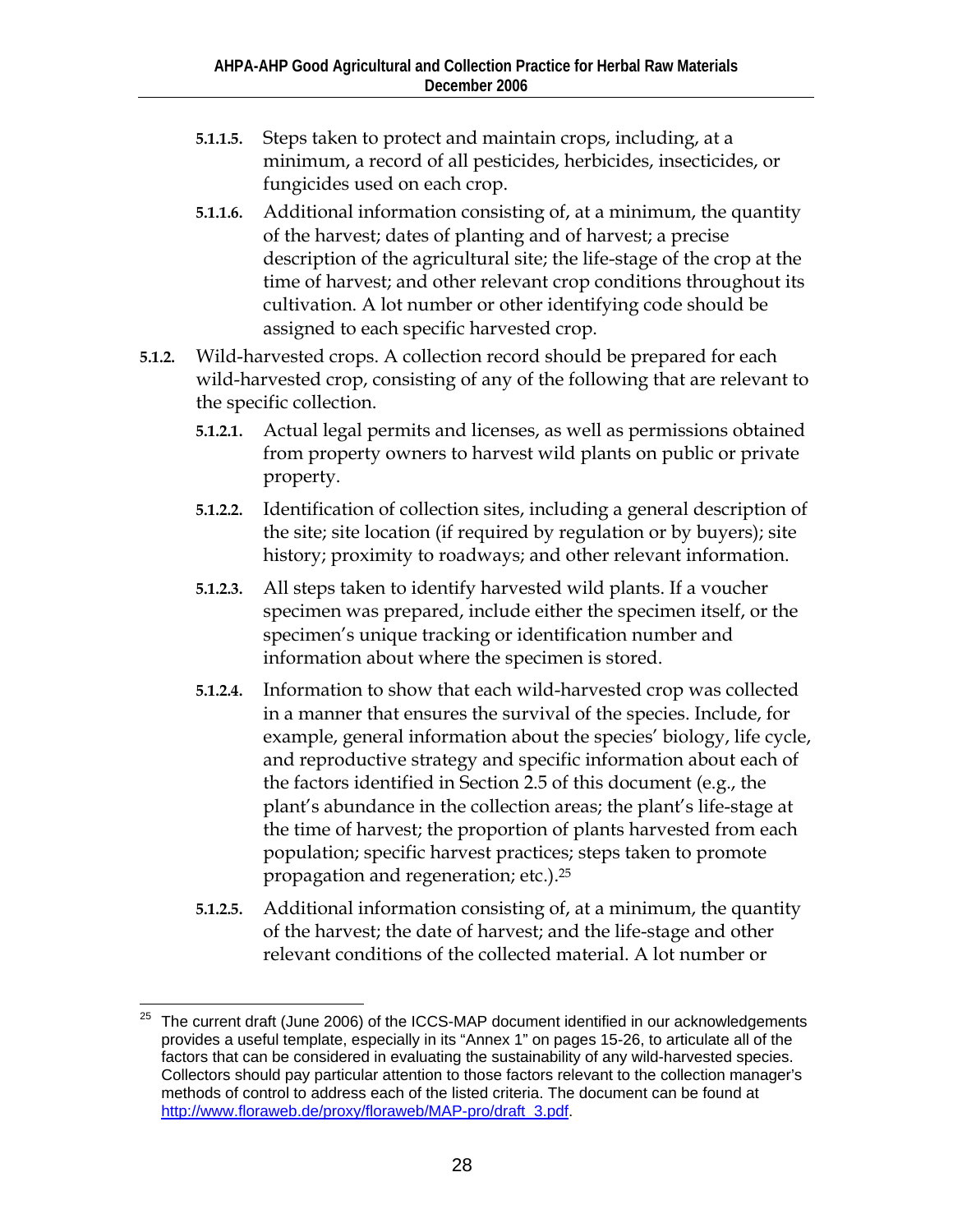other identifying code should be assigned to each specific collected crop.

- **5.1.3.** Post-harvest handling. Prepare additional records for each post-harvest handling operation performed, including any of the following that are applicable.
	- **5.1.3.1.** Identification of each facility in which any post-harvest operation was undertaken for each crop, including information about pest control plans and cleaning and maintenance procedures at each such facility.
	- **5.1.3.2.** Description of equipment used in all post-harvest handling operations. Such records should adequately describe the equipment used for each post-harvest operation, and should also provide information about equipment maintenance.
	- **5.1.3.3.** All washing and cleaning operations. Include information to identify the water source for such operations, general information on washing and cleaning procedures, and specific information about washing and cleaning of each crop.
	- **5.1.3.4.** Special preparation, if any, which may include peeling of root barks, removal of outer bark, cooking, fermenting; etc. Records should be sufficiently specific so that buyers of the crop are completely informed of all information needed to ensure that crop specifications have been met.
	- **5.1.3.5.** Drying operations, including documentation of drying conditions and times; beginning and ending weights of each crop; beginning and ending moisture content of each crop, if required by the crop's specifications; and any additional information relevant to the drying process.
	- **5.1.3.6.** Cutting and milling operations. These records should correlate the specific identity (e.g., lot number, source, harvest date, etc.) of the lot or lots of whole herbal materials that are cut or milled (i.e., the pre-cut/pre-milled lot(s)) with each specific lot of cut or milled material (i.e., the post-cut/post-milled lot); and that document cutting and milling conditions; beginning and ending weights; presence, identity, and percentage of flow or anticaking agents used in the cutting and milling process, if any; and any additional information relevant to the cutting and milling process.
	- **5.1.3.7.** Packaging operations, with sufficient detail to allow trace-back of any packaged lot to the specific point of agricultural or collection origin.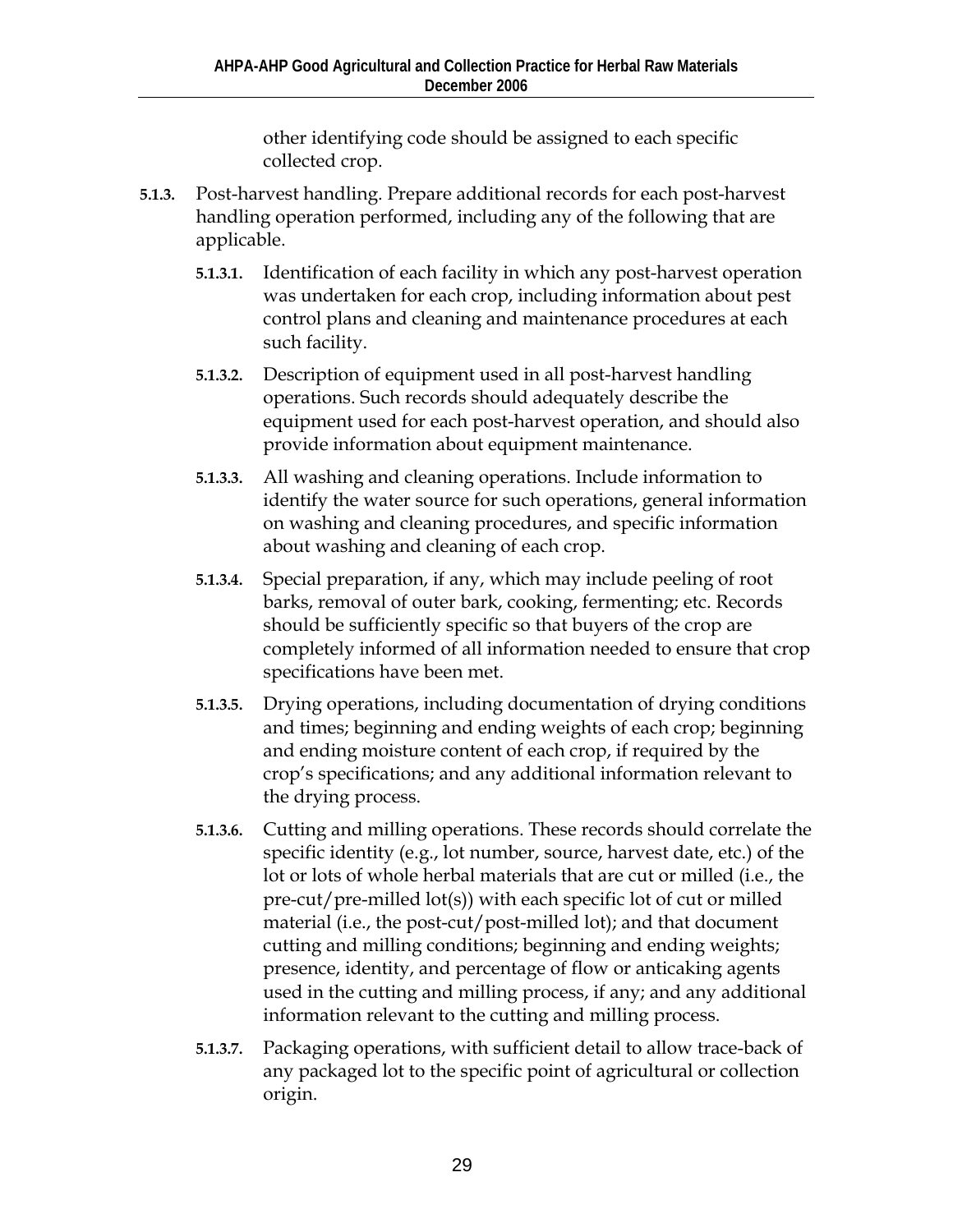- **5.1.3.8.** Shipping records, with sufficient detail to trace distribution of each crop, if necessary, throughout the chain of custody, from the agricultural or collection source to the buyer(s) who receive(s) any portion of the crop.
- **5.1.4.** Personnel. Make and maintain dated personnel records. These records should adequately describe all training received by each person involved in any phase of the production of herbal raw materials, and should also describe the steps that are taken to ensure worker safety and hygiene.

#### 5.2 Retention samples

Take retention samples of each lot of herbal material produced, as applicable and in accordance with the following practices. Maintain retention samples for a sufficient period of time to meet any recall needs that may arise in relation to consumer products that will contain the herbal ingredient, and not less than three years after the last shipment of the herbal material lot.

- **5.2.1.** Representative. Take retention samples that are representative of the entire lot by use of an appropriate sampling plan.<sup>26</sup>
- **5.2.2.** Labeling. Label retention samples to identify the contents by the plant name (both by its common English name and by scientific name); the part of the plant; the form of the material (e.g., "whole," "teabag cut," "powder," etc.); the name and contact information of the grower and/or the distributor; the country of harvest or collection; the harvest year; the item number (if any); and the lot number.
- **5.2.3.** Storage. Store retention samples separately from product inventories.
- **5.2.4.** Correlated samples at time of cutting or milling. Take a retention sample, in a form that is sufficiently whole to allow for visible identification, of each lot of the herbal material before cutting or milling, and also a retention sample in the cut or milled form, and store these related samples in a manner that maintains their correlation in the event that assurance of accurate identity needs to be reconfirmed at a later date.

- END -

 $\overline{a}$ 26 See, for example, pages 12-13 (under "General Advice on Sampling") in the World Health Organization's *Quality Control Methods for Medicinal Plant Materials*. This can be accessed at http://whqlibdoc.who.int/publications/1998/9241545100.pdf#search=%22WHO%20Quality%20 Control%20Methods%2C%20pdf%22.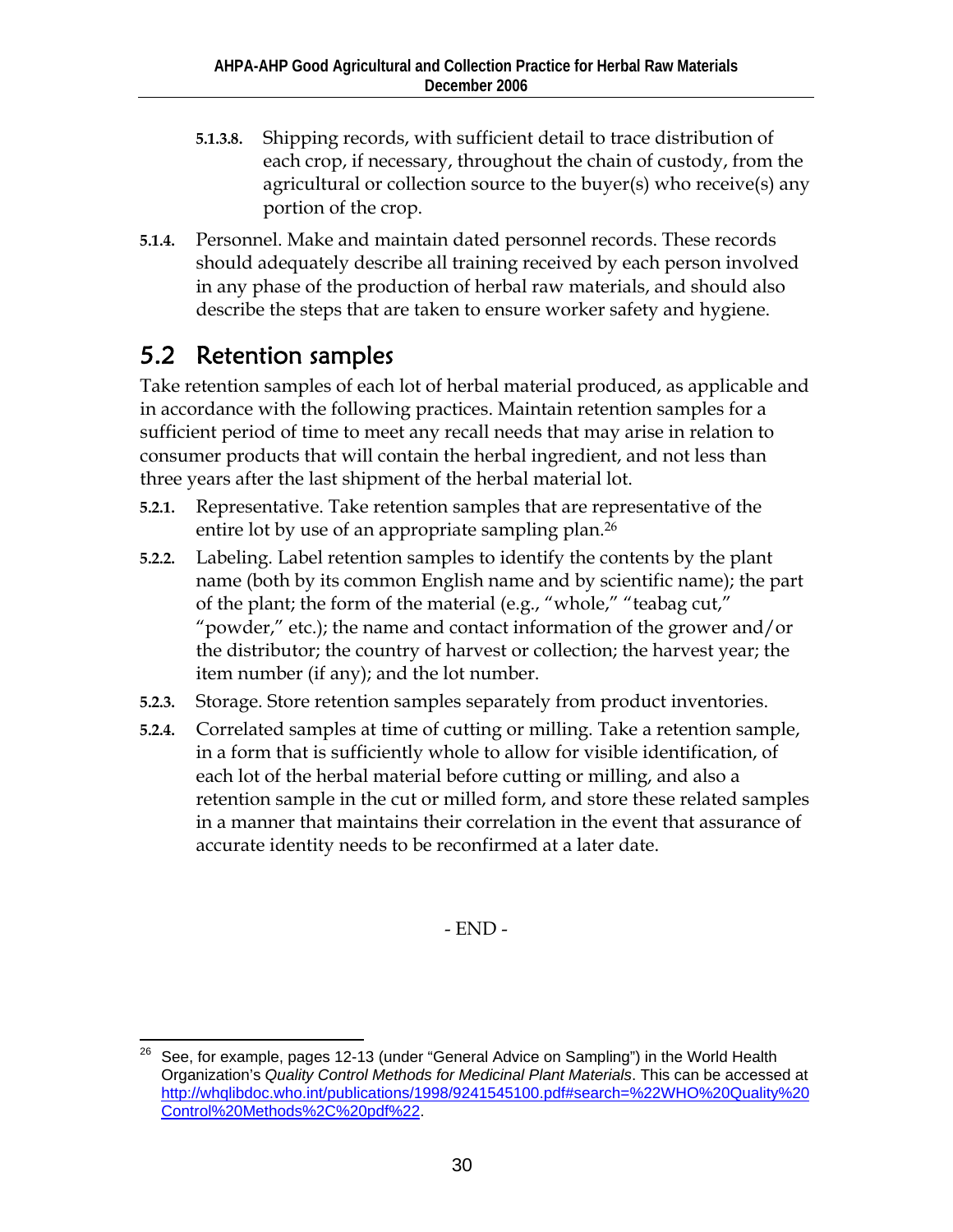#### APPENDIX: Preparation of herbarium specimens by Wendy Applequist, Ph.D., Missouri Botanical Garden

The ideal voucher material is an herbarium specimen, which preserves an intact plant or portion of the plant, including leaves and any reproductive structures present at the time of collection. Preparation of an herbarium specimen has four steps: collection of the material to be preserved; arranging the material in a plant press; drying it; and mounting it.

First, purchase or make a plant press. A homemade press may be made by assembling two lattices of narrow wooden lath about  $\frac{1}{4}$ " thick, with four parallel 18" strips overlaid by five parallel 12" strips and solidly attached at the intersections. An alternative is to use two pieces of solid plywood with a grid of large holes drilled to permit some airflow; these are much heavier and less desirable. The press should contain a small stack of 12" by 18" pieces of corrugated cardboard; folded single-page sheets of newspaper will also be needed, and if possible, some 12" by 18" blotters or pieces of felt. A pair of sturdy buckled straps are needed to hold the press together.

#### *1. Collection of material*

For preparation of herbarium specimens, the material to be preserved should fit on standardsized herbarium sheets (most frequently 16.5" by 11.5"). If the species to be collected is a small herbaceous plant, collect a whole plant for each sheet, or even multiple plants per sheet if they are tiny. Bend a tall single-stemmed plant into a V or N shape to allow it to fit on a sheet. If the plants are large, cut portions that adequately represent the aboveground parts present, including, for example, a stem portion with small leaves, a large leaf, and an inflorescence. If a variety of developmental stages are present, add a fragment with developing fruits to a flowering specimen or vice versa. For small herbs, include the root (with soil removed); for trees, it is desirable to include a piece of bark. Slice thick organs (e.g., large fruits or roots) before pressing; separately preserve large hard structures that cannot be sliced. For plants with large parts, e.g., palms, it may be necessary to collect only portions of a plant organ and to prepare more than one sheet's worth of material from each plant. Specific guidance on how to prepare specimens from difficult plants is available in the Missouri Botanical Garden's guide to field procedures:

http://www.mobot.org/MOBOT/molib/fieldtechbook/welcome.shtml.

Take field notes at the time of collection. These should include the collectors' names, the date, the exact locality (with altitude if known), and the habitat type (e.g., forest, cultivated field), together with any morphological data that will not be visible in the finished specimen (e.g., height of a large plant, whether a large herb is branched, flower color).

#### *2. Pressing*

For some species, a delay in pressing will lead to a deterioration of the material. Have a plant press handy and at least place the material in the press temporarily, after which final specimen arrangement may be delayed for hours. Place the material for each specimen in a sheet of newspaper and mark the outside of the sheet with the collection number. Place the specimens between sheets of corrugated cardboard in the press, then put the straps on the